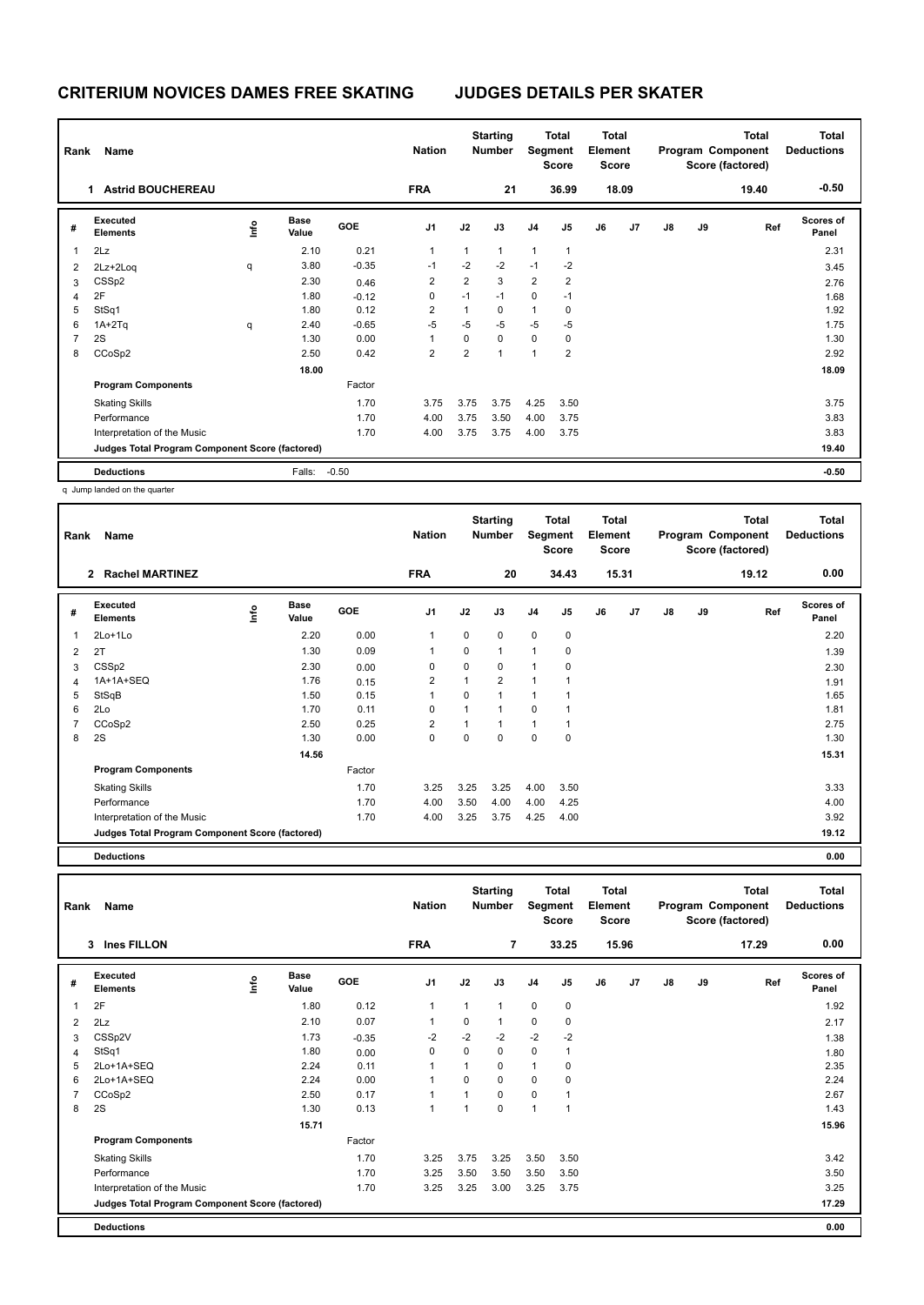| Rank           | Name                                            | <b>Nation</b> |                      | <b>Starting</b><br><b>Number</b> |                | <b>Total</b><br>Segment<br><b>Score</b> | <b>Total</b><br>Element<br><b>Score</b> |                |                |    | <b>Total</b><br>Program Component<br>Score (factored) | <b>Total</b><br><b>Deductions</b> |    |       |                    |
|----------------|-------------------------------------------------|---------------|----------------------|----------------------------------|----------------|-----------------------------------------|-----------------------------------------|----------------|----------------|----|-------------------------------------------------------|-----------------------------------|----|-------|--------------------|
|                | <b>Manon SEGUY</b><br>4                         |               |                      |                                  | <b>FRA</b>     |                                         | 24                                      |                | 32.94          |    | 14.37                                                 |                                   |    | 18.57 | 0.00               |
| #              | Executed<br><b>Elements</b>                     | ١nfo          | <b>Base</b><br>Value | <b>GOE</b>                       | J <sub>1</sub> | J2                                      | J3                                      | J <sub>4</sub> | J <sub>5</sub> | J6 | J7                                                    | $\mathsf{J}8$                     | J9 | Ref   | Scores of<br>Panel |
| 1              | 2Lo                                             |               | 1.70                 | 0.00                             | 0              | 1                                       | $\mathbf 0$                             | $\mathbf 0$    | 0              |    |                                                       |                                   |    |       | 1.70               |
| $\overline{2}$ | $2F<+2T<<$                                      | <<            | 1.84                 | $-0.72$                          | -5             | $-5$                                    | $-5$                                    | $-2$           | $-5$           |    |                                                       |                                   |    |       | 1.12               |
| 3              | 2S                                              |               | 1.30                 | 0.00                             | 0              | $\Omega$                                | $\mathbf 0$                             | $\mathbf 0$    | $\mathbf 0$    |    |                                                       |                                   |    |       | 1.30               |
| 4              | CCoSp2                                          |               | 2.50                 | 0.33                             | 2              | 1                                       | $\mathbf{1}$                            | 2              | -1             |    |                                                       |                                   |    |       | 2.83               |
| 5              | 2T                                              |               | 1.30                 | 0.00                             | 0              | 0                                       | 0                                       | $\mathbf 0$    | 0              |    |                                                       |                                   |    |       | 1.30               |
| 6              | StSq1                                           |               | 1.80                 | 0.12                             | 0              | 1                                       | $\mathbf 0$                             | 1              | 1              |    |                                                       |                                   |    |       | 1.92               |
| $\overline{7}$ | $1A+1L0$                                        |               | 1.60                 | 0.07                             | 1              | 1                                       | $\Omega$                                | $\mathbf{1}$   | $\mathbf 0$    |    |                                                       |                                   |    |       | 1.67               |
| 8              | CCS <sub>p2</sub>                               |               | 2.30                 | 0.23                             | 1              | $\overline{\phantom{a}}$                | $\overline{2}$                          | 1              | $\overline{1}$ |    |                                                       |                                   |    |       | 2.53               |
|                |                                                 |               | 14.34                |                                  |                |                                         |                                         |                |                |    |                                                       |                                   |    |       | 14.37              |
|                | <b>Program Components</b>                       |               |                      | Factor                           |                |                                         |                                         |                |                |    |                                                       |                                   |    |       |                    |
|                | <b>Skating Skills</b>                           |               |                      | 1.70                             | 3.50           | 3.75                                    | 3.50                                    | 4.00           | 3.50           |    |                                                       |                                   |    |       | 3.58               |
|                | Performance                                     |               |                      | 1.70                             | 3.50           | 3.75                                    | 3.25                                    | 4.25           | 3.75           |    |                                                       |                                   |    |       | 3.67               |
|                | Interpretation of the Music                     |               |                      | 1.70                             | 3.50           | 3.50                                    | 3.25                                    | 4.25           | 4.00           |    |                                                       |                                   |    |       | 3.67               |
|                | Judges Total Program Component Score (factored) |               |                      |                                  |                |                                         |                                         |                |                |    |                                                       |                                   |    |       | 18.57              |
|                | <b>Deductions</b>                               |               |                      |                                  |                |                                         |                                         |                |                |    |                                                       |                                   |    |       | 0.00               |

< Under-rotated jump << Downgraded jump

| Rank | Name                                            |      | <b>Nation</b>        |        | <b>Starting</b><br><b>Number</b> | Segment | <b>Total</b><br><b>Score</b> | <b>Total</b><br>Element<br><b>Score</b> |              |    |                | <b>Total</b><br>Program Component<br>Score (factored) | Total<br><b>Deductions</b> |       |                           |
|------|-------------------------------------------------|------|----------------------|--------|----------------------------------|---------|------------------------------|-----------------------------------------|--------------|----|----------------|-------------------------------------------------------|----------------------------|-------|---------------------------|
|      | <b>Juliette VOUILLON</b><br>5                   |      |                      |        | <b>FRA</b>                       |         | 18                           |                                         | 32.33        |    | 14.05          |                                                       |                            | 18.28 | 0.00                      |
| #    | <b>Executed</b><br><b>Elements</b>              | ١nf٥ | <b>Base</b><br>Value | GOE    | J <sub>1</sub>                   | J2      | J3                           | J4                                      | J5           | J6 | J <sub>7</sub> | $\mathsf{J}8$                                         | J9                         | Ref   | <b>Scores of</b><br>Panel |
| 1    | StSq1                                           |      | 1.80                 | 0.18   | $\mathbf{1}$                     | 1       | $\mathbf{1}$                 | 2                                       | $\mathbf{1}$ |    |                |                                                       |                            |       | 1.98                      |
| 2    | 2Lo                                             |      | 1.70                 | 0.00   | 0                                | 0       | 0                            | $\mathbf 0$                             | 0            |    |                |                                                       |                            |       | 1.70                      |
| 3    | 2F                                              |      | 1.80                 | 0.00   | 0                                | 0       | 0                            | $\mathbf 0$                             | $\mathbf 0$  |    |                |                                                       |                            |       | 1.80                      |
| 4    | 2S                                              |      | 1.30                 | 0.00   | 0                                | $-1$    | 0                            | 0                                       | 0            |    |                |                                                       |                            |       | 1.30                      |
| 5    | 2Lo+1A+SEQ                                      |      | 2.24                 | 0.00   | 1                                | 0       | 0                            | $\mathbf 0$                             | $\mathbf 0$  |    |                |                                                       |                            |       | 2.24                      |
| 6    | CCoSp2V                                         |      | 1.88                 | 0.06   | 0                                | 0       | 0                            | 1                                       |              |    |                |                                                       |                            |       | 1.94                      |
| 7    | $1A+1Lo$                                        |      | 1.60                 | 0.00   | $\mathbf{1}$                     | 0       | 0                            | $\mathbf 0$                             | 0            |    |                |                                                       |                            |       | 1.60                      |
| 8    | CSp1                                            |      | 1.40                 | 0.09   | $\mathbf{1}$                     | 0       | 1                            | $\mathbf{1}$                            | 0            |    |                |                                                       |                            |       | 1.49                      |
|      |                                                 |      | 13.72                |        |                                  |         |                              |                                         |              |    |                |                                                       |                            |       | 14.05                     |
|      | <b>Program Components</b>                       |      |                      | Factor |                                  |         |                              |                                         |              |    |                |                                                       |                            |       |                           |
|      | <b>Skating Skills</b>                           |      |                      | 1.70   | 3.25                             | 3.50    | 3.50                         | 4.00                                    | 3.50         |    |                |                                                       |                            |       | 3.50                      |
|      | Performance                                     |      |                      | 1.70   | 3.50                             | 3.50    | 3.75                         | 3.75                                    | 4.00         |    |                |                                                       |                            |       | 3.67                      |
|      | Interpretation of the Music                     |      |                      | 1.70   | 3.25                             | 3.50    | 3.50                         | 4.00                                    | 3.75         |    |                |                                                       |                            |       | 3.58                      |
|      | Judges Total Program Component Score (factored) |      |                      |        |                                  |         |                              |                                         |              |    |                |                                                       |                            |       | 18.28                     |
|      | <b>Deductions</b>                               |      |                      |        |                                  |         |                              |                                         |              |    |                |                                                       |                            |       | 0.00                      |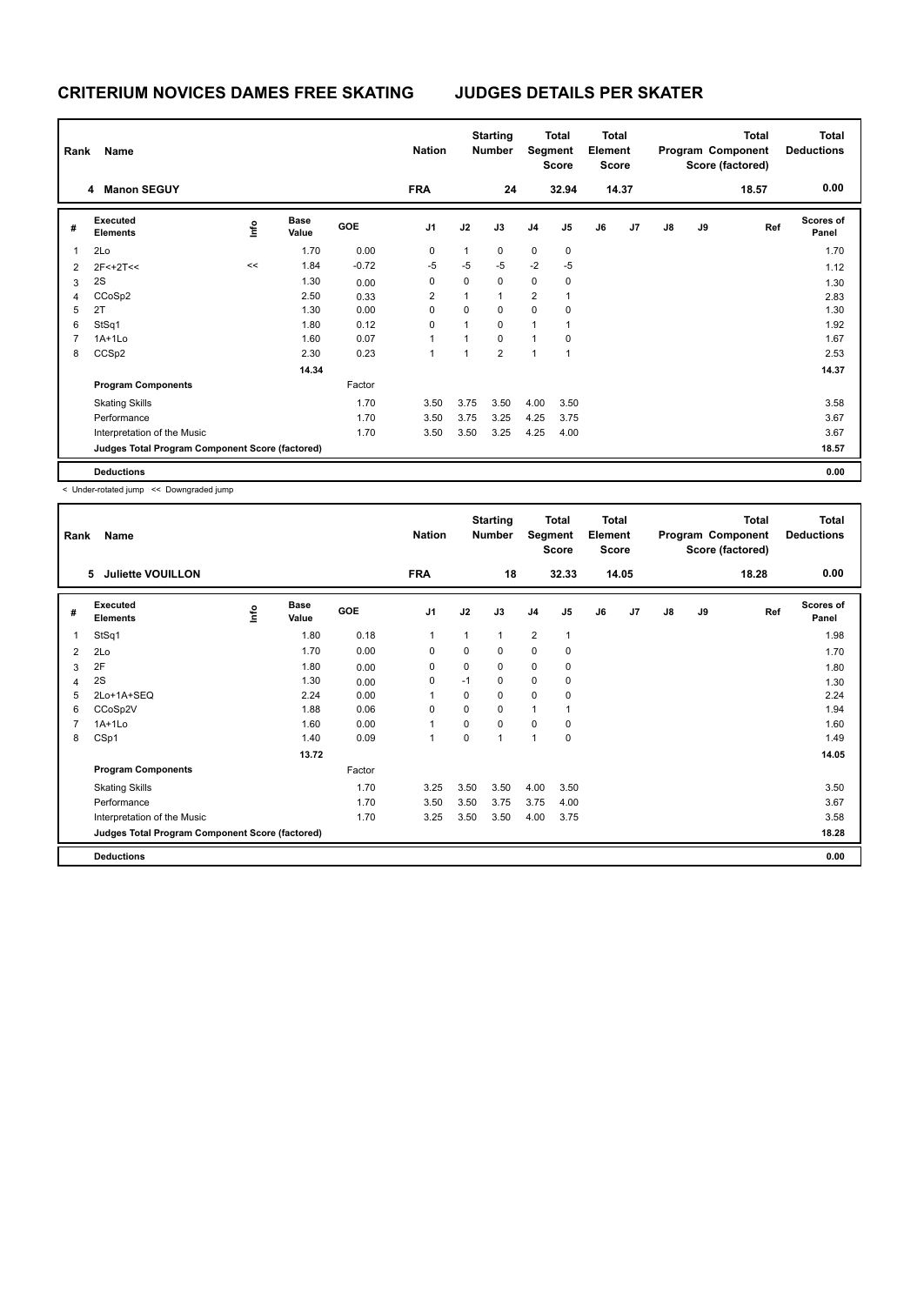| Rank | Name                                            |         | <b>Nation</b>        |            | <b>Starting</b><br><b>Number</b> |              | <b>Total</b><br>Segment<br><b>Score</b> | Total<br><b>Element</b><br><b>Score</b> |                |    |       | <b>Total</b><br>Program Component<br>Score (factored) | <b>Total</b><br><b>Deductions</b> |       |                           |
|------|-------------------------------------------------|---------|----------------------|------------|----------------------------------|--------------|-----------------------------------------|-----------------------------------------|----------------|----|-------|-------------------------------------------------------|-----------------------------------|-------|---------------------------|
|      | <b>Corentine MESNIL</b><br>6                    |         |                      |            | <b>FRA</b>                       |              | 19                                      |                                         | 30.94          |    | 14.79 |                                                       |                                   | 17.15 | $-1.00$                   |
| #    | Executed<br><b>Elements</b>                     | ١nfo    | <b>Base</b><br>Value | <b>GOE</b> | J <sub>1</sub>                   | J2           | J3                                      | J <sub>4</sub>                          | J <sub>5</sub> | J6 | J7    | J8                                                    | J9                                | Ref   | <b>Scores of</b><br>Panel |
| 1    | $1A+2Lo<$                                       | $\prec$ | 2.46                 | $-0.32$    | $-2$                             | $-2$         | $-3$                                    | $-1$                                    | $-4$           |    |       |                                                       |                                   |       | 2.14                      |
| 2    | 2Lz                                             |         | 2.10                 | $-1.05$    | $-5$                             | $-5$         | $-5$                                    | $-5$                                    | $-5$           |    |       |                                                       |                                   |       | 1.05                      |
| 3    | 2F                                              |         | 1.80                 | 0.00       | 0                                | 0            | $\mathbf 0$                             | $-1$                                    | 0              |    |       |                                                       |                                   |       | 1.80                      |
| 4    | FCSSp2                                          |         | 2.30                 | $-0.15$    | 0                                | $-1$         | $-2$                                    | $\mathbf 0$                             | $-1$           |    |       |                                                       |                                   |       | 2.15                      |
| 5    | 2S                                              |         | 1.30                 | 0.13       | 1                                | $\mathbf{1}$ | $\overline{1}$                          | $\overline{2}$                          | 0              |    |       |                                                       |                                   |       | 1.43                      |
| 6    | StSq2                                           |         | 2.60                 | $-0.26$    | $-1$                             | $-2$         | $-1$                                    | $\mathbf 0$                             | $-1$           |    |       |                                                       |                                   |       | 2.34                      |
|      | $2S+2T<<$                                       | <<      | 1.70                 | $-0.65$    | $-5$                             | $-5$         | $-5$                                    | $-5$                                    | $-5$           |    |       |                                                       |                                   |       | 1.05                      |
| 8    | CCoSp2                                          |         | 2.50                 | 0.33       | $\overline{2}$                   | 1            | $\overline{1}$                          | $\overline{2}$                          | 1              |    |       |                                                       |                                   |       | 2.83                      |
|      |                                                 |         | 16.76                |            |                                  |              |                                         |                                         |                |    |       |                                                       |                                   |       | 14.79                     |
|      | <b>Program Components</b>                       |         |                      | Factor     |                                  |              |                                         |                                         |                |    |       |                                                       |                                   |       |                           |
|      | <b>Skating Skills</b>                           |         |                      | 1.70       | 3.25                             | 3.50         | 3.50                                    | 3.00                                    | 3.50           |    |       |                                                       |                                   |       | 3.42                      |
|      | Performance                                     |         |                      | 1.70       | 3.25                             | 3.50         | 3.50                                    | 3.00                                    | 3.50           |    |       |                                                       |                                   |       | 3.42                      |
|      | Interpretation of the Music                     |         |                      | 1.70       | 3.25                             | 3.25         | 3.25                                    | 3.25                                    | 3.50           |    |       |                                                       |                                   |       | 3.25                      |
|      | Judges Total Program Component Score (factored) |         |                      |            |                                  |              |                                         |                                         |                |    |       |                                                       |                                   |       | 17.15                     |
|      | <b>Deductions</b>                               |         | Falls:               | $-1.00$    |                                  |              |                                         |                                         |                |    |       |                                                       |                                   |       | $-1.00$                   |
|      | Costume/Prop violation:                         |         | $(1$ of 6)           |            |                                  |              |                                         |                                         |                |    |       |                                                       |                                   |       |                           |

< Under-rotated jump << Downgraded jump

ı

| Rank | Name                                            |               |                      |            | <b>Nation</b>  |                | <b>Starting</b><br><b>Number</b> | Segment        | <b>Total</b><br><b>Score</b> | <b>Total</b><br>Element<br><b>Score</b> |       |               |    | <b>Total</b><br>Program Component<br>Score (factored) | <b>Total</b><br><b>Deductions</b> |
|------|-------------------------------------------------|---------------|----------------------|------------|----------------|----------------|----------------------------------|----------------|------------------------------|-----------------------------------------|-------|---------------|----|-------------------------------------------------------|-----------------------------------|
|      | <b>Adele BOURGEOIS</b><br>7                     |               |                      |            | <b>FRA</b>     |                | 12                               |                | 30.12                        |                                         | 14.12 |               |    | 17.00                                                 | $-1.00$                           |
| #    | Executed<br><b>Elements</b>                     | $\frac{6}{2}$ | <b>Base</b><br>Value | <b>GOE</b> | J <sub>1</sub> | J2             | J3                               | J <sub>4</sub> | J <sub>5</sub>               | J6                                      | J7    | $\mathsf{J}8$ | J9 | Ref                                                   | <b>Scores of</b><br>Panel         |
| 1    | 1A+1A+SEQ                                       |               | 1.76                 | 0.22       | 1              | $\overline{2}$ | $\overline{2}$                   | $\overline{2}$ | $\overline{2}$               |                                         |       |               |    |                                                       | 1.98                              |
| 2    | 2Lz<                                            | $\prec$       | 1.68                 | $-0.84$    | $-5$           | $-5$           | $-5$                             | $-5$           | $-5$                         |                                         |       |               |    |                                                       | 0.84                              |
| 3    | StSq2                                           |               | 2.60                 | 0.00       | 0              | 0              | $\mathbf{1}$                     | $\mathbf 0$    | 0                            |                                         |       |               |    |                                                       | 2.60                              |
| 4    | CCoSp2                                          |               | 2.50                 | 0.17       | -1             | 1              | 0                                | 1              | 0                            |                                         |       |               |    |                                                       | 2.67                              |
| 5    | 2T                                              |               | 1.30                 | 0.00       | 0              | 0              | 0                                | $\mathbf 0$    | 0                            |                                         |       |               |    |                                                       | 1.30                              |
| 6    | $2T+1T$                                         |               | 1.70                 | 0.00       | 0              | $\Omega$       | $\Omega$                         | $\mathbf 0$    | 0                            |                                         |       |               |    |                                                       | 1.70                              |
| 7    | 2S                                              |               | 1.30                 | $-0.65$    | $-5$           | $-5$           | $-5$                             | $-5$           | -5                           |                                         |       |               |    |                                                       | 0.65                              |
| 8    | CSS <sub>p2</sub>                               |               | 2.30                 | 0.08       | 0              | 1              | 0                                | $\mathbf 0$    | $\mathbf{1}$                 |                                         |       |               |    |                                                       | 2.38                              |
|      |                                                 |               | 15.14                |            |                |                |                                  |                |                              |                                         |       |               |    |                                                       | 14.12                             |
|      | <b>Program Components</b>                       |               |                      | Factor     |                |                |                                  |                |                              |                                         |       |               |    |                                                       |                                   |
|      | <b>Skating Skills</b>                           |               |                      | 1.70       | 2.75           | 3.75           | 3.50                             | 3.50           | 3.25                         |                                         |       |               |    |                                                       | 3.42                              |
|      | Performance                                     |               |                      | 1.70       | 2.75           | 3.50           | 3.50                             | 3.25           | 3.25                         |                                         |       |               |    |                                                       | 3.33                              |
|      | Interpretation of the Music                     |               |                      | 1.70       | 2.25           | 3.75           | 3.50                             | 3.25           | 3.00                         |                                         |       |               |    |                                                       | 3.25                              |
|      | Judges Total Program Component Score (factored) |               |                      |            |                |                |                                  |                |                              |                                         |       |               |    |                                                       | 17.00                             |
|      | <b>Deductions</b>                               |               | Falls:               | $-1.00$    |                |                |                                  |                |                              |                                         |       |               |    |                                                       | $-1.00$                           |

< Under-rotated jump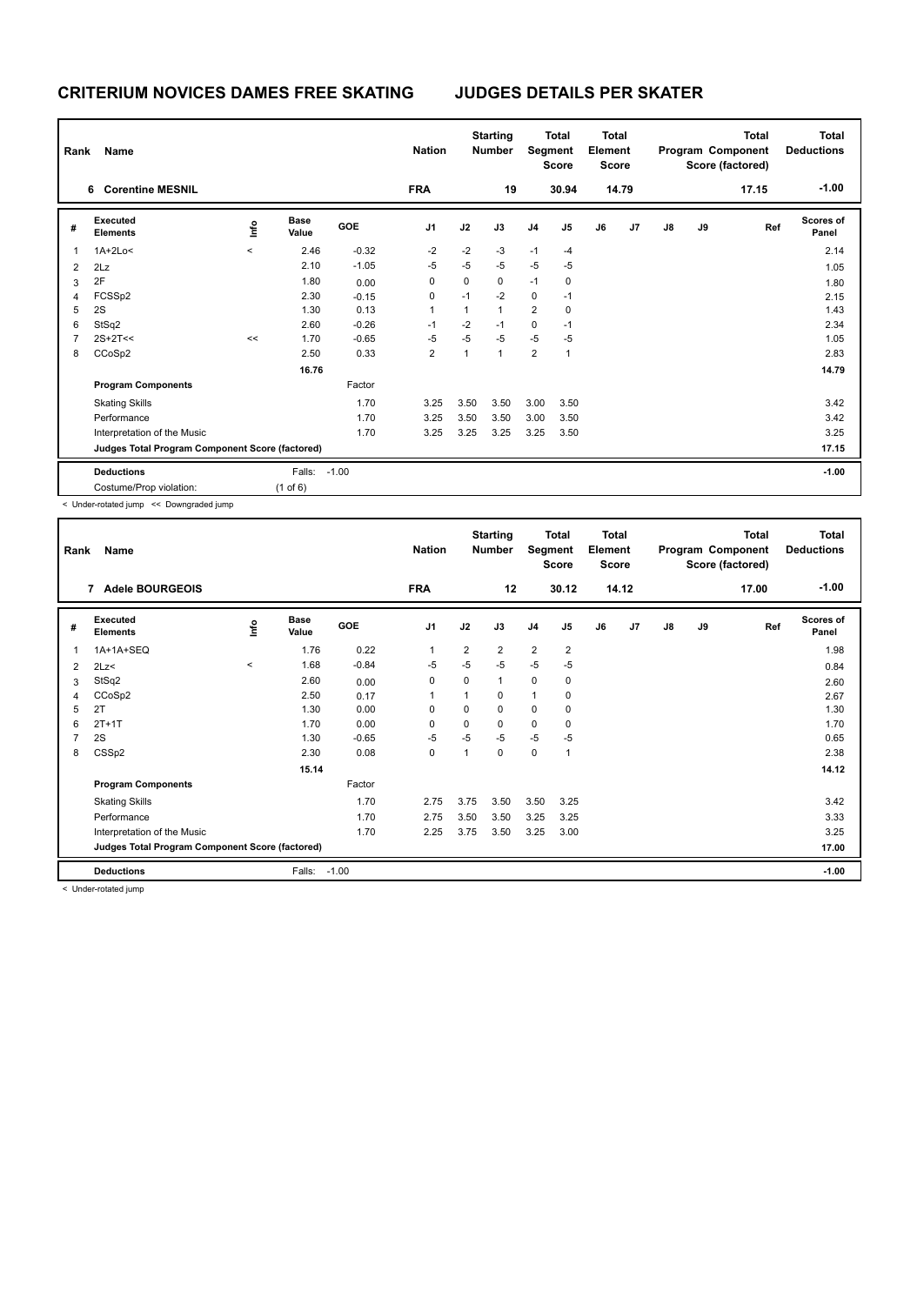$\mathbf{r}$ 

| Rank | Name                                            | <b>Nation</b> |                      | <b>Starting</b><br><b>Number</b> |                | <b>Total</b><br>Segment<br><b>Score</b> | Total<br>Element<br><b>Score</b> |                |                |    | <b>Total</b><br>Program Component<br>Score (factored) | <b>Total</b><br><b>Deductions</b> |    |       |                           |
|------|-------------------------------------------------|---------------|----------------------|----------------------------------|----------------|-----------------------------------------|----------------------------------|----------------|----------------|----|-------------------------------------------------------|-----------------------------------|----|-------|---------------------------|
|      | <b>Mathilde BLANC</b><br>8                      |               |                      |                                  | <b>FRA</b>     |                                         | 23                               |                | 29.43          |    | 13.49                                                 |                                   |    | 16.44 | $-0.50$                   |
| #    | <b>Executed</b><br><b>Elements</b>              | ١nfo          | <b>Base</b><br>Value | <b>GOE</b>                       | J <sub>1</sub> | J2                                      | J3                               | J <sub>4</sub> | J <sub>5</sub> | J6 | J7                                                    | J8                                | J9 | Ref   | <b>Scores of</b><br>Panel |
| 1    | FCSSp2                                          |               | 2.30                 | 0.00                             |                | $\mathbf 0$                             | $-1$                             | $\mathbf 0$    | 0              |    |                                                       |                                   |    |       | 2.30                      |
| 2    | 2S                                              |               | 1.30                 | $-0.22$                          | $-2$           | $-1$                                    | $-2$                             | $-1$           | $-2$           |    |                                                       |                                   |    |       | 1.08                      |
| 3    | 2F+1A+SEQ                                       |               | 2.32                 | 0.18                             | 2              | 1                                       | $\mathbf{1}$                     | 0              | 1              |    |                                                       |                                   |    |       | 2.50                      |
| 4    | 2F                                              |               | 1.80                 | $-0.90$                          | -5             | $-5$                                    | $-5$                             | $-5$           | -5             |    |                                                       |                                   |    |       | 0.90                      |
| 5    | CCoSp2                                          |               | 2.50                 | $-0.33$                          | $-2$           | $-1$                                    | $-1$                             | $-2$           | $-1$           |    |                                                       |                                   |    |       | 2.17                      |
| 6    | $1A+1T$                                         |               | 1.50                 | 0.00                             |                | $\Omega$                                | $\Omega$                         | $\mathbf 0$    | $\mathbf 0$    |    |                                                       |                                   |    |       | 1.50                      |
| 7    | 2T                                              |               | 1.30                 | 0.00                             | 0              | 0                                       | $\Omega$                         | $\mathbf 0$    | $-1$           |    |                                                       |                                   |    |       | 1.30                      |
| 8    | StSq1                                           |               | 1.80                 | $-0.06$                          | 0              | $-1$                                    | $-1$                             | $\mathbf 0$    | 0              |    |                                                       |                                   |    |       | 1.74                      |
|      |                                                 |               | 14.82                |                                  |                |                                         |                                  |                |                |    |                                                       |                                   |    |       | 13.49                     |
|      | <b>Program Components</b>                       |               |                      | Factor                           |                |                                         |                                  |                |                |    |                                                       |                                   |    |       |                           |
|      | <b>Skating Skills</b>                           |               |                      | 1.70                             | 3.25           | 3.50                                    | 3.50                             | 3.25           | 3.25           |    |                                                       |                                   |    |       | 3.33                      |
|      | Performance                                     |               |                      | 1.70                             | 3.25           | 3.25                                    | 3.50                             | 3.00           | 3.00           |    |                                                       |                                   |    |       | 3.17                      |
|      | Interpretation of the Music                     |               |                      | 1.70                             | 3.00           | 3.25                                    | 3.25                             | 3.00           | 3.25           |    |                                                       |                                   |    |       | 3.17                      |
|      | Judges Total Program Component Score (factored) |               |                      |                                  |                |                                         |                                  |                |                |    |                                                       |                                   |    |       | 16.44                     |
|      | <b>Deductions</b>                               |               | Falls:               | $-0.50$                          |                |                                         |                                  |                |                |    |                                                       |                                   |    |       | $-0.50$                   |
|      |                                                 |               |                      |                                  |                |                                         |                                  |                |                |    |                                                       |                                   |    |       |                           |

| Rank | Name                                            |      |                      |            | <b>Nation</b> |             | <b>Starting</b><br><b>Number</b> |                | Total<br>Segment<br><b>Score</b> | <b>Total</b><br>Element<br>Score |       |               |    | <b>Total</b><br>Program Component<br>Score (factored) | <b>Total</b><br><b>Deductions</b> |
|------|-------------------------------------------------|------|----------------------|------------|---------------|-------------|----------------------------------|----------------|----------------------------------|----------------------------------|-------|---------------|----|-------------------------------------------------------|-----------------------------------|
|      | <b>Léa DESESTRETS</b><br>9                      |      |                      |            | <b>FRA</b>    |             | 15                               |                | 29.41                            |                                  | 13.54 |               |    | 15.87                                                 | 0.00                              |
| #    | Executed<br><b>Elements</b>                     | ١nfo | <b>Base</b><br>Value | <b>GOE</b> | J1            | J2          | J3                               | J <sub>4</sub> | J <sub>5</sub>                   | J6                               | J7    | $\mathsf{J}8$ | J9 | Ref                                                   | <b>Scores of</b><br>Panel         |
| 1    | 2S                                              |      | 1.30                 | 0.00       | 0             | $\mathbf 0$ | $\mathbf 0$                      | $\mathbf 0$    | $\mathbf 0$                      |                                  |       |               |    |                                                       | 1.30                              |
| 2    | CSS <sub>p2</sub>                               |      | 2.30                 | 0.00       | 0             | 0           | $\mathbf 0$                      | 0              | 0                                |                                  |       |               |    |                                                       | 2.30                              |
| 3    | 2T                                              |      | 1.30                 | 0.00       | $\Omega$      | $\mathbf 0$ | $\mathbf 0$                      | $\mathbf 0$    | 0                                |                                  |       |               |    |                                                       | 1.30                              |
| 4    | StSq1                                           |      | 1.80                 | $-0.06$    |               | $\mathbf 0$ | $-2$                             | $-1$           | 0                                |                                  |       |               |    |                                                       | 1.74                              |
| 5    | 2S                                              |      | 1.30                 | 0.00       | $\Omega$      | $\mathbf 0$ | $\Omega$                         | $\mathbf 0$    | 0                                |                                  |       |               |    |                                                       | 1.30                              |
| 6    | $1A+1L0$                                        |      | 1.60                 | 0.00       | $\Omega$      | $\Omega$    | $\Omega$                         | $\mathbf 0$    | 0                                |                                  |       |               |    |                                                       | 1.60                              |
| 7    | CCoSp2                                          |      | 2.50                 | 0.00       | $\Omega$      | 1           | $\Omega$                         | $\mathbf 0$    | 0                                |                                  |       |               |    |                                                       | 2.50                              |
| 8    | $1A+1T$                                         |      | 1.50                 | 0.00       | 0             | 0           | 0                                | $\pmb{0}$      | 0                                |                                  |       |               |    |                                                       | 1.50                              |
|      |                                                 |      | 13.60                |            |               |             |                                  |                |                                  |                                  |       |               |    |                                                       | 13.54                             |
|      | <b>Program Components</b>                       |      |                      | Factor     |               |             |                                  |                |                                  |                                  |       |               |    |                                                       |                                   |
|      | <b>Skating Skills</b>                           |      |                      | 1.70       | 3.25          | 3.25        | 3.25                             | 3.00           | 3.25                             |                                  |       |               |    |                                                       | 3.25                              |
|      | Performance                                     |      |                      | 1.70       | 3.25          | 3.25        | 3.00                             | 3.00           | 3.00                             |                                  |       |               |    |                                                       | 3.08                              |
|      | Interpretation of the Music                     |      |                      | 1.70       | 3.00          | 3.25        | 3.00                             | 3.00           | 2.75                             |                                  |       |               |    |                                                       | 3.00                              |
|      | Judges Total Program Component Score (factored) |      |                      |            |               |             |                                  |                |                                  |                                  |       |               |    |                                                       | 15.87                             |
|      | <b>Deductions</b>                               |      |                      |            |               |             |                                  |                |                                  |                                  |       |               |    |                                                       | 0.00                              |

| Rank | Name                                            |      | <b>Nation</b>        |         | <b>Starting</b><br><b>Number</b> |             | Total<br>Segment<br><b>Score</b> | <b>Total</b><br>Element<br><b>Score</b> |                |    |       | <b>Total</b><br>Program Component<br>Score (factored) | <b>Total</b><br><b>Deductions</b> |       |                    |
|------|-------------------------------------------------|------|----------------------|---------|----------------------------------|-------------|----------------------------------|-----------------------------------------|----------------|----|-------|-------------------------------------------------------|-----------------------------------|-------|--------------------|
| 10   | <b>Marine BUSSON</b>                            |      |                      |         | <b>FRA</b>                       |             | 16                               |                                         | 29.16          |    | 13.71 |                                                       |                                   | 15.45 | 0.00               |
| #    | <b>Executed</b><br><b>Elements</b>              | lnfo | <b>Base</b><br>Value | GOE     | J <sub>1</sub>                   | J2          | J3                               | J4                                      | J5             | J6 | J7    | $\mathsf{J}8$                                         | J9                                | Ref   | Scores of<br>Panel |
| 1    | StSq1                                           |      | 1.80                 | 0.12    | 0                                | 0           | $\mathbf{1}$                     | $\mathbf{1}$                            | $\mathbf{1}$   |    |       |                                                       |                                   |       | 1.92               |
| 2    | 1A+1A+SEQ                                       |      | 1.76                 | 0.00    | 0                                | $\mathbf 0$ | $\mathbf 0$                      | $\mathbf 0$                             | $\overline{1}$ |    |       |                                                       |                                   |       | 1.76               |
| 3    | 2S                                              |      | 1.30                 | $-0.13$ | 0                                | $-1$        | $-1$                             | $-1$                                    | $-1$           |    |       |                                                       |                                   |       | 1.17               |
| 4    | FCSSp2                                          |      | 2.30                 | $-0.15$ | 1                                | 0           | $-1$                             | $-1$                                    | $-1$           |    |       |                                                       |                                   |       | 2.15               |
| 5    | 2F                                              |      | 1.80                 | $-0.42$ | $-1$                             | $-2$        | $-2$                             | $-3$                                    | $-3$           |    |       |                                                       |                                   |       | 1.38               |
| 6    | 2Lo+1Lo<<                                       | <<   | 1.70                 | $-0.57$ | $-4$                             | $-3$        | $-3$                             | $-2$                                    | -5             |    |       |                                                       |                                   |       | 1.13               |
|      | 2Lo                                             |      | 1.70                 | 0.00    | 0                                | 0           | $\mathbf 0$                      | $\mathbf 0$                             | $-1$           |    |       |                                                       |                                   |       | 1.70               |
| 8    | CCoSp2                                          |      | 2.50                 | 0.00    | 1                                | $\Omega$    | 1                                | $-1$                                    | $-1$           |    |       |                                                       |                                   |       | 2.50               |
|      |                                                 |      | 14.86                |         |                                  |             |                                  |                                         |                |    |       |                                                       |                                   |       | 13.71              |
|      | <b>Program Components</b>                       |      |                      | Factor  |                                  |             |                                  |                                         |                |    |       |                                                       |                                   |       |                    |
|      | <b>Skating Skills</b>                           |      |                      | 1.70    | 3.00                             | 3.25        | 3.25                             | 3.25                                    | 2.75           |    |       |                                                       |                                   |       | 3.17               |
|      | Performance                                     |      |                      | 1.70    | 3.50                             | 3.00        | 3.00                             | 3.00                                    | 3.00           |    |       |                                                       |                                   |       | 3.00               |
|      | Interpretation of the Music                     |      |                      | 1.70    | 3.25                             | 3.00        | 3.00                             | 2.75                                    | 2.75           |    |       |                                                       |                                   |       | 2.92               |
|      | Judges Total Program Component Score (factored) |      |                      |         |                                  |             |                                  |                                         |                |    |       |                                                       |                                   |       | 15.45              |
|      | <b>Deductions</b>                               |      |                      |         |                                  |             |                                  |                                         |                |    |       |                                                       |                                   |       | 0.00               |

<< Downgraded jump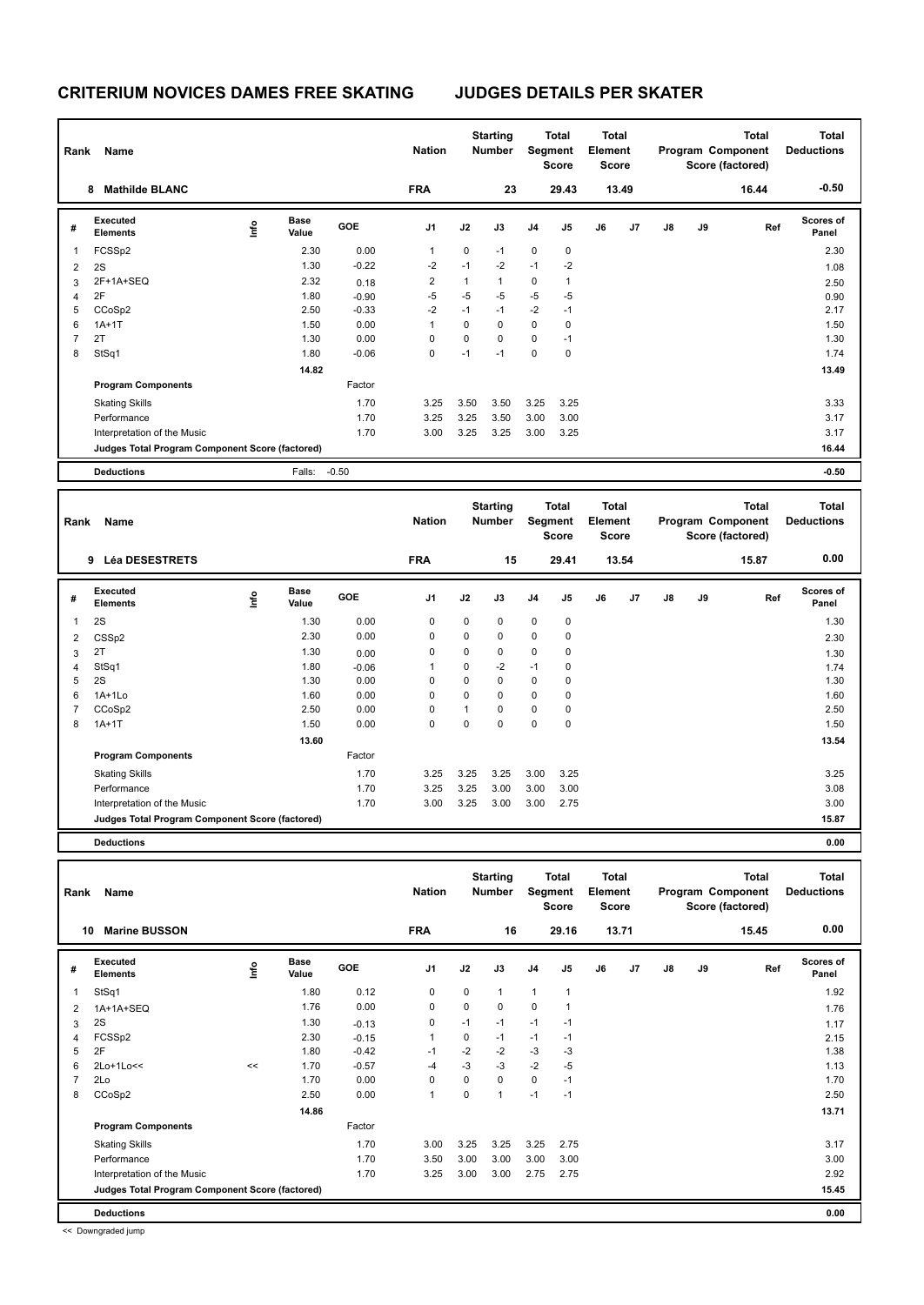| Rank           | <b>Name</b>                                     |                          |                      |            | <b>Nation</b>  |             | <b>Starting</b><br><b>Number</b> | Segment        | <b>Total</b><br><b>Score</b> | Total<br>Element<br><b>Score</b> |       |               |    | <b>Total</b><br>Program Component<br>Score (factored) | Total<br><b>Deductions</b> |
|----------------|-------------------------------------------------|--------------------------|----------------------|------------|----------------|-------------|----------------------------------|----------------|------------------------------|----------------------------------|-------|---------------|----|-------------------------------------------------------|----------------------------|
|                | Pauline LEFEVRE - SAULI<br>11                   |                          |                      |            | <b>FRA</b>     |             | 17                               |                | 28.53                        |                                  | 13.59 |               |    | 15.44                                                 | $-0.50$                    |
| #              | <b>Executed</b><br><b>Elements</b>              | ۴ů                       | <b>Base</b><br>Value | <b>GOE</b> | J <sub>1</sub> | J2          | J3                               | J <sub>4</sub> | J <sub>5</sub>               | J6                               | J7    | $\mathsf{J}8$ | J9 | Ref                                                   | <b>Scores of</b><br>Panel  |
| 1              | 2Lo                                             |                          | 1.70                 | 0.17       | 1              | 1           | $\mathbf{1}$                     | 1              | 0                            |                                  |       |               |    |                                                       | 1.87                       |
| 2              | $1A+2T2$                                        | $\overline{\phantom{a}}$ | 2.14                 | $-0.22$    | $-2$           | $-2$        | $-2$                             | $-1$           | -3                           |                                  |       |               |    |                                                       | 1.92                       |
| 3              | 2Lz<                                            | $\overline{\phantom{a}}$ | 1.68                 | $-0.84$    | $-5$           | $-5$        | $-5$                             | $-5$           | $-5$                         |                                  |       |               |    |                                                       | 0.84                       |
| $\overline{4}$ | CSS <sub>p2</sub>                               |                          | 2.30                 | $-0.08$    | 0              | 0           | $-1$                             | $\pmb{0}$      | $-1$                         |                                  |       |               |    |                                                       | 2.22                       |
| 5              | StSqB                                           |                          | 1.50                 | 0.00       | 0              | $\mathbf 0$ | $\mathbf 0$                      | $\pmb{0}$      | $-2$                         |                                  |       |               |    |                                                       | 1.50                       |
| 6              | 2F<                                             | $\overline{\phantom{a}}$ | 1.44                 | $-0.38$    | $-3$           | $-2$        | $-3$                             | $-2$           | $-3$                         |                                  |       |               |    |                                                       | 1.06                       |
| 7              | 2Lo                                             |                          | 1.70                 | 0.06       | 1              | 1           | $\mathbf 0$                      | $\mathbf 0$    | 0                            |                                  |       |               |    |                                                       | 1.76                       |
| 8              | CCoSp2                                          |                          | 2.50                 | $-0.08$    | $-1$           | 0           | $-1$                             | 0              | 0                            |                                  |       |               |    |                                                       | 2.42                       |
|                |                                                 |                          | 14.96                |            |                |             |                                  |                |                              |                                  |       |               |    |                                                       | 13.59                      |
|                | <b>Program Components</b>                       |                          |                      | Factor     |                |             |                                  |                |                              |                                  |       |               |    |                                                       |                            |
|                | <b>Skating Skills</b>                           |                          |                      | 1.70       | 3.00           | 3.50        | 3.00                             | 3.25           | 3.00                         |                                  |       |               |    |                                                       | 3.08                       |
|                | Performance                                     |                          |                      | 1.70       | 2.75           | 3.00        | 3.00                             | 3.25           | 3.25                         |                                  |       |               |    |                                                       | 3.08                       |
|                | Interpretation of the Music                     |                          |                      | 1.70       | 3.00           | 3.00        | 2.75                             | 3.00           | 2.50                         |                                  |       |               |    |                                                       | 2.92                       |
|                | Judges Total Program Component Score (factored) |                          |                      |            |                |             |                                  |                |                              |                                  |       |               |    |                                                       | 15.44                      |
|                | <b>Deductions</b>                               |                          | Falls:               | $-0.50$    |                |             |                                  |                |                              |                                  |       |               |    |                                                       | $-0.50$                    |

< Under-rotated jump

| Rank | Name                                            |                          | <b>Nation</b>        |            | <b>Starting</b><br><b>Number</b> |          | <b>Total</b><br>Segment<br><b>Score</b> | <b>Total</b><br>Element<br><b>Score</b> |       |    |       | <b>Total</b><br>Program Component<br>Score (factored) | <b>Total</b><br><b>Deductions</b> |       |                           |
|------|-------------------------------------------------|--------------------------|----------------------|------------|----------------------------------|----------|-----------------------------------------|-----------------------------------------|-------|----|-------|-------------------------------------------------------|-----------------------------------|-------|---------------------------|
| 12   | <b>Milla LAMBOLEY</b>                           |                          |                      |            | <b>FRA</b>                       |          | $\overline{2}$                          |                                         | 28.28 |    | 13.91 |                                                       |                                   | 14.87 | $-0.50$                   |
| #    | <b>Executed</b><br><b>Elements</b>              | ۴ů                       | <b>Base</b><br>Value | <b>GOE</b> | J <sub>1</sub>                   | J2       | J3                                      | J <sub>4</sub>                          | J5    | J6 | J7    | J8                                                    | J9                                | Ref   | <b>Scores of</b><br>Panel |
| 1    | CCoSp2                                          |                          | 2.50                 | 0.00       | 0                                | 0        | 0                                       | $-1$                                    | 1     |    |       |                                                       |                                   |       | 2.50                      |
| 2    | 2F+1A+SEQ                                       |                          | 2.32                 | 0.00       | 0                                | 0        | $-1$                                    | 0                                       | 0     |    |       |                                                       |                                   |       | 2.32                      |
| 3    | 2Lzq                                            | q                        | 2.10                 | $-0.84$    | $-2$                             | $-5$     | $-4$                                    | $-3$                                    | $-5$  |    |       |                                                       |                                   |       | 1.26                      |
| 4    | 2S+1A+SEQ                                       |                          | 1.92                 | $-0.65$    | $-5$                             | $-4$     | $-5$                                    | $-5$                                    | $-5$  |    |       |                                                       |                                   |       | 1.27                      |
| 5    | FCSSp2                                          |                          | 2.30                 | $-0.15$    | $-1$                             | $\Omega$ | $-1$                                    | $-1$                                    | 0     |    |       |                                                       |                                   |       | 2.15                      |
| 6    | StSq2                                           |                          | 2.60                 | $-0.43$    | $-1$                             | $-2$     | $-2$                                    | $-2$                                    | 0     |    |       |                                                       |                                   |       | 2.17                      |
| 7    | 2Lo<                                            | $\,<$                    | 1.36                 | $-0.27$    | $-3$                             | $-2$     | $-2$                                    | $-2$                                    | $-2$  |    |       |                                                       |                                   |       | 1.09                      |
| 8    | 2F<                                             | $\overline{\phantom{0}}$ | 1.44                 | $-0.29$    | $-2$                             | $-2$     | $-2$                                    | $-2$                                    | $-3$  |    |       |                                                       |                                   |       | 1.15                      |
|      |                                                 |                          | 16.54                |            |                                  |          |                                         |                                         |       |    |       |                                                       |                                   |       | 13.91                     |
|      | <b>Program Components</b>                       |                          |                      | Factor     |                                  |          |                                         |                                         |       |    |       |                                                       |                                   |       |                           |
|      | <b>Skating Skills</b>                           |                          |                      | 1.70       | 3.00                             | 3.00     | 3.00                                    | 2.50                                    | 3.25  |    |       |                                                       |                                   |       | 3.00                      |
|      | Performance                                     |                          |                      | 1.70       | 2.50                             | 2.75     | 3.00                                    | 2.75                                    | 3.50  |    |       |                                                       |                                   |       | 2.83                      |
|      | Interpretation of the Music                     |                          |                      | 1.70       | 2.50                             | 2.75     | 3.25                                    | 2.75                                    | 3.25  |    |       |                                                       |                                   |       | 2.92                      |
|      | Judges Total Program Component Score (factored) |                          |                      |            |                                  |          |                                         |                                         |       |    |       |                                                       |                                   |       | 14.87                     |
|      | <b>Deductions</b>                               |                          | Falls:               | $-0.50$    |                                  |          |                                         |                                         |       |    |       |                                                       |                                   |       | $-0.50$                   |

< Under-rotated jump q Jump landed on the quarter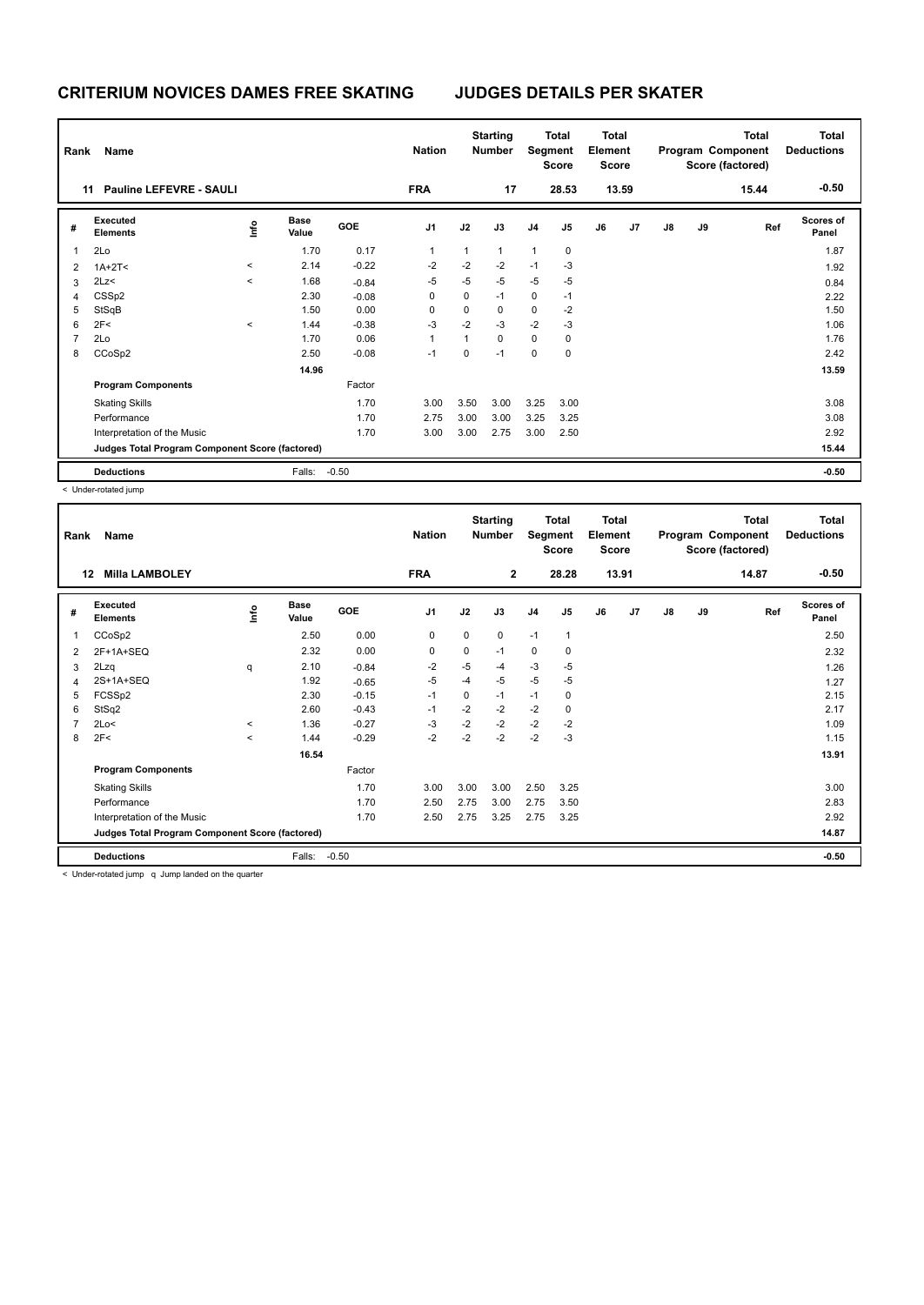| Rank           | Name                                            |    |                      |            | <b>Nation</b>  |      | <b>Starting</b><br><b>Number</b> |                | <b>Total</b><br>Segment<br><b>Score</b> | <b>Total</b><br>Element<br><b>Score</b> |       |    |    | <b>Total</b><br>Program Component<br>Score (factored) | <b>Total</b><br><b>Deductions</b> |
|----------------|-------------------------------------------------|----|----------------------|------------|----------------|------|----------------------------------|----------------|-----------------------------------------|-----------------------------------------|-------|----|----|-------------------------------------------------------|-----------------------------------|
|                | <b>Leia OYAGA SALINAS</b><br>13                 |    |                      |            | <b>FRA</b>     |      | 22                               |                | 27.95                                   |                                         | 11.66 |    |    | 16.29                                                 | 0.00                              |
| #              | Executed<br><b>Elements</b>                     | e  | <b>Base</b><br>Value | <b>GOE</b> | J <sub>1</sub> | J2   | J3                               | J <sub>4</sub> | J5                                      | J6                                      | J7    | J8 | J9 | Ref                                                   | <b>Scores of</b><br>Panel         |
| 1              | $1A+2Lo<<$                                      | << | 1.60                 | $-0.44$    | $-5$           | $-3$ | -4                               | $-2$           | $-5$                                    |                                         |       |    |    |                                                       | 1.16                              |
| $\overline{2}$ | 2T<<                                            | << | 0.40                 | $-0.20$    | $-5$           | $-5$ | -5                               | $-4$           | -5                                      |                                         |       |    |    |                                                       | 0.20                              |
| 3              | StSq1                                           |    | 1.80                 | 0.00       | 0              | 0    | $\Omega$                         | $\mathbf 0$    | $\mathbf 0$                             |                                         |       |    |    |                                                       | 1.80                              |
| 4              | CCoSp2                                          |    | 2.50                 | 0.17       | 2              | 0    | 0                                | $\mathbf{1}$   | ٠                                       |                                         |       |    |    |                                                       | 2.67                              |
| 5              | $1A+1Lo$                                        |    | 1.60                 | 0.07       | 0              | 1    | $\mathbf{1}$                     | 0              | -1                                      |                                         |       |    |    |                                                       | 1.67                              |
| 6              | 2S                                              |    | 1.30                 | 0.00       | 0              | 0    | $\mathbf 0$                      | $\mathbf 0$    | 0                                       |                                         |       |    |    |                                                       | 1.30                              |
| 7              | 2S                                              |    | 1.30                 | $-0.17$    | $-1$           | $-1$ | $-2$                             | $-1$           | $-2$                                    |                                         |       |    |    |                                                       | 1.13                              |
| 8              | FSSp1                                           |    | 2.00                 | $-0.27$    | $-1$           | 0    | $-2$                             | $-2$           | $-1$                                    |                                         |       |    |    |                                                       | 1.73                              |
|                |                                                 |    | 12.50                |            |                |      |                                  |                |                                         |                                         |       |    |    |                                                       | 11.66                             |
|                | <b>Program Components</b>                       |    |                      | Factor     |                |      |                                  |                |                                         |                                         |       |    |    |                                                       |                                   |
|                | <b>Skating Skills</b>                           |    |                      | 1.70       | 3.25           | 3.25 | 3.50                             | 3.25           | 3.75                                    |                                         |       |    |    |                                                       | 3.33                              |
|                | Performance                                     |    |                      | 1.70       | 3.00           | 3.00 | 3.00                             | 3.25           | 3.50                                    |                                         |       |    |    |                                                       | 3.08                              |
|                | Interpretation of the Music                     |    |                      | 1.70       | 3.00           | 3.00 | 3.00                             | 3.50           | 3.50                                    |                                         |       |    |    |                                                       | 3.17                              |
|                | Judges Total Program Component Score (factored) |    |                      |            |                |      |                                  |                |                                         |                                         |       |    |    |                                                       | 16.29                             |
|                | <b>Deductions</b>                               |    |                      |            |                |      |                                  |                |                                         |                                         |       |    |    |                                                       | 0.00                              |

<< Downgraded jump

| Rank           | Name                                            |       |                      |         | <b>Nation</b>  |              | <b>Starting</b><br><b>Number</b> | Segment        | Total<br><b>Score</b> | Total<br>Element<br><b>Score</b> |       |    |    | <b>Total</b><br>Program Component<br>Score (factored) | Total<br><b>Deductions</b> |
|----------------|-------------------------------------------------|-------|----------------------|---------|----------------|--------------|----------------------------------|----------------|-----------------------|----------------------------------|-------|----|----|-------------------------------------------------------|----------------------------|
|                | <b>Alice SAVY</b><br>14                         |       |                      |         | <b>FRA</b>     |              | $\mathbf{1}$                     |                | 27.81                 |                                  | 12.37 |    |    | 15.44                                                 | 0.00                       |
| #              | Executed<br><b>Elements</b>                     | ١nf٥  | <b>Base</b><br>Value | GOE     | J <sub>1</sub> | J2           | J3                               | J <sub>4</sub> | J <sub>5</sub>        | J6                               | J7    | J8 | J9 | Ref                                                   | Scores of<br>Panel         |
| 1              | 2F<                                             | $\,<$ | 1.44                 | $-0.48$ | -4             | $-3$         | $-3$                             | $-3$           | $-4$                  |                                  |       |    |    |                                                       | 0.96                       |
| 2              | 2T                                              |       | 1.30                 | $-0.04$ | $\mathbf 0$    | $-1$         | $-1$                             | $\mathbf 0$    | 0                     |                                  |       |    |    |                                                       | 1.26                       |
| 3              | CSS <sub>p2</sub>                               |       | 2.30                 | $-0.08$ | $-1$           | 0            | 0                                | $-1$           | 0                     |                                  |       |    |    |                                                       | 2.22                       |
| 4              | $2S+1T$                                         |       | 1.70                 | $-0.22$ | $-1$           | $-1$         | $-2$                             | $-2$           | -3                    |                                  |       |    |    |                                                       | 1.48                       |
| 5              | 2Sq                                             | q     | 1.30                 | $-0.30$ | $-2$           | $-2$         | $-3$                             | $-1$           | -3                    |                                  |       |    |    |                                                       | 1.00                       |
| 6              | CCoSp2                                          |       | 2.50                 | 0.00    | 0              | $\mathbf{1}$ | 0                                | $\mathbf 0$    | 0                     |                                  |       |    |    |                                                       | 2.50                       |
| $\overline{7}$ | $1A+1Lo$                                        |       | 1.60                 | 0.00    | $\mathbf 0$    | $\Omega$     | $\Omega$                         | $\Omega$       | 0                     |                                  |       |    |    |                                                       | 1.60                       |
| 8              | StSqB                                           |       | 1.50                 | $-0.15$ | 0              | $-2$         | $-2$                             | $\overline{1}$ | $-1$                  |                                  |       |    |    |                                                       | 1.35                       |
|                |                                                 |       | 13.64                |         |                |              |                                  |                |                       |                                  |       |    |    |                                                       | 12.37                      |
|                | <b>Program Components</b>                       |       |                      | Factor  |                |              |                                  |                |                       |                                  |       |    |    |                                                       |                            |
|                | <b>Skating Skills</b>                           |       |                      | 1.70    | 3.00           | 3.25         | 3.25                             | 3.00           | 2.50                  |                                  |       |    |    |                                                       | 3.08                       |
|                | Performance                                     |       |                      | 1.70    | 3.00           | 3.00         | 3.00                             | 3.00           | 3.00                  |                                  |       |    |    |                                                       | 3.00                       |
|                | Interpretation of the Music                     |       |                      | 1.70    | 2.75           | 3.00         | 3.25                             | 3.25           | 2.25                  |                                  |       |    |    |                                                       | 3.00                       |
|                | Judges Total Program Component Score (factored) |       |                      |         |                |              |                                  |                |                       |                                  |       |    |    |                                                       | 15.44                      |
|                | <b>Deductions</b>                               |       |                      |         |                |              |                                  |                |                       |                                  |       |    |    |                                                       | 0.00                       |

< Under-rotated jump q Jump landed on the quarter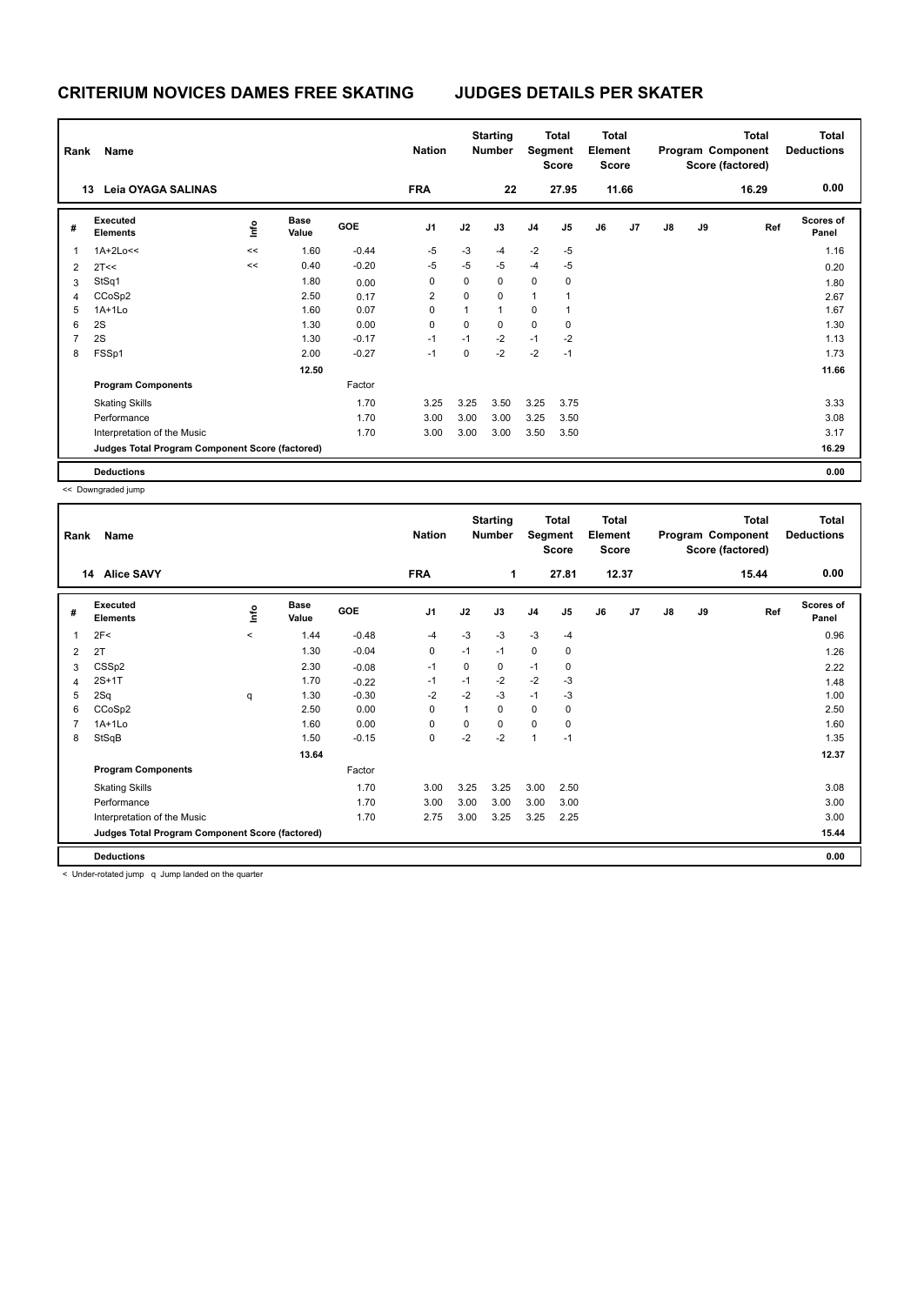| Rank           | Name                                            |      |                      |            | <b>Nation</b>  |             | <b>Starting</b><br><b>Number</b> | Segment        | <b>Total</b><br><b>Score</b> | <b>Total</b><br><b>Element</b><br><b>Score</b> |       |    |    | <b>Total</b><br>Program Component<br>Score (factored) | <b>Total</b><br><b>Deductions</b> |
|----------------|-------------------------------------------------|------|----------------------|------------|----------------|-------------|----------------------------------|----------------|------------------------------|------------------------------------------------|-------|----|----|-------------------------------------------------------|-----------------------------------|
|                | <b>Luna ROVAGNA</b><br>15                       |      |                      |            | <b>FRA</b>     |             | 13                               |                | 27.66                        |                                                | 12.71 |    |    | 15.45                                                 | $-0.50$                           |
| #              | <b>Executed</b><br><b>Elements</b>              | ١nf٥ | <b>Base</b><br>Value | <b>GOE</b> | J <sub>1</sub> | J2          | J3                               | J <sub>4</sub> | J5                           | J6                                             | J7    | J8 | J9 | Ref                                                   | Scores of<br>Panel                |
| 1              | CSSp2V                                          |      | 1.73                 | $-0.17$    | $-1$           | $-1$        | $-1$                             | 0              | $-1$                         |                                                |       |    |    |                                                       | 1.56                              |
| $\overline{2}$ | 2Lo                                             |      | 1.70                 | 0.00       | $\mathbf 0$    | $\mathbf 0$ | $\mathbf 0$                      | $\mathbf 0$    | 0                            |                                                |       |    |    |                                                       | 1.70                              |
| 3              | 2S                                              |      | 1.30                 | 0.00       | 0              | $\mathbf 0$ | $\mathbf 0$                      | $\mathbf 0$    | $-1$                         |                                                |       |    |    |                                                       | 1.30                              |
| 4              | $1A+1L0$                                        |      | 1.60                 | 0.07       | 0              | 1           | 1                                | 1              | 0                            |                                                |       |    |    |                                                       | 1.67                              |
| 5              | CCoSp2                                          |      | 2.50                 | $-0.17$    | 0              | $-1$        | $-1$                             | 0              | $-2$                         |                                                |       |    |    |                                                       | 2.33                              |
| 6              | 2S+1A+SEQ                                       |      | 1.92                 | 0.00       | 0              | $\Omega$    | $\Omega$                         | 1              | 0                            |                                                |       |    |    |                                                       | 1.92                              |
| $\overline{7}$ | 2T                                              |      | 1.30                 | $-0.09$    | 0              | $-1$        | $-1$                             | 0              | $-1$                         |                                                |       |    |    |                                                       | 1.21                              |
| 8              | StSq1                                           |      | 1.80                 | $-0.78$    | $-5$           | $-3$        | $-5$                             | $-3$           | $-5$                         |                                                |       |    |    |                                                       | 1.02                              |
|                |                                                 |      | 13.85                |            |                |             |                                  |                |                              |                                                |       |    |    |                                                       | 12.71                             |
|                | <b>Program Components</b>                       |      |                      | Factor     |                |             |                                  |                |                              |                                                |       |    |    |                                                       |                                   |
|                | <b>Skating Skills</b>                           |      |                      | 1.70       | 3.00           | 3.25        | 3.25                             | 3.50           | 2.75                         |                                                |       |    |    |                                                       | 3.17                              |
|                | Performance                                     |      |                      | 1.70       | 2.75           | 3.00        | 3.25                             | 3.50           | 2.75                         |                                                |       |    |    |                                                       | 3.00                              |
|                | Interpretation of the Music                     |      |                      | 1.70       | 2.50           | 3.25        | 3.00                             | 3.50           | 2.25                         |                                                |       |    |    |                                                       | 2.92                              |
|                | Judges Total Program Component Score (factored) |      |                      |            |                |             |                                  |                |                              |                                                |       |    |    |                                                       | 15.45                             |
|                | <b>Deductions</b>                               |      | Falls:               | $-0.50$    |                |             |                                  |                |                              |                                                |       |    |    |                                                       | $-0.50$                           |
|                |                                                 |      |                      |            |                |             |                                  |                |                              |                                                |       |    |    |                                                       |                                   |

| Rank           | Name                                            |      |                      |         | <b>Nation</b>  |      | <b>Starting</b><br><b>Number</b> |                | Total<br>Segment<br><b>Score</b> | <b>Total</b><br>Element<br><b>Score</b> |       |               |    | Total<br>Program Component<br>Score (factored) | <b>Total</b><br><b>Deductions</b> |
|----------------|-------------------------------------------------|------|----------------------|---------|----------------|------|----------------------------------|----------------|----------------------------------|-----------------------------------------|-------|---------------|----|------------------------------------------------|-----------------------------------|
|                | <b>Elyne PROUVOT</b><br>16                      |      |                      |         | <b>FRA</b>     |      | 4                                |                | 27.37                            |                                         | 12.00 |               |    | 15.87                                          | $-0.50$                           |
| #              | Executed<br><b>Elements</b>                     | ١nfo | <b>Base</b><br>Value | GOE     | J <sub>1</sub> | J2   | J3                               | J <sub>4</sub> | J5                               | J6                                      | J7    | $\mathsf{J}8$ | J9 | Ref                                            | <b>Scores of</b><br>Panel         |
|                | 1A+2Loq                                         | q    | 2.80                 | $-0.57$ | $-3$           | $-3$ | $-4$                             | $-2$           | $-4$                             |                                         |       |               |    |                                                | 2.23                              |
| $\overline{2}$ | 2Lo                                             |      | 1.70                 | $-0.85$ | $-5$           | $-5$ | $-5$                             | $-5$           | $-5$                             |                                         |       |               |    |                                                | 0.85                              |
| 3              | $2F+1T$                                         |      | 2.20                 | $-0.18$ | $-1$           | $-1$ | $-1$                             | 0              | $-1$                             |                                         |       |               |    |                                                | 2.02                              |
| $\overline{4}$ | CSSp2V                                          |      | 1.73                 | $-0.35$ | $-2$           | $-2$ | $-1$                             | $-2$           | $-2$                             |                                         |       |               |    |                                                | 1.38                              |
| 5              | StSqB                                           |      | 1.50                 | $-0.15$ | $-1$           | $-1$ | 0                                | $-1$           | $-2$                             |                                         |       |               |    |                                                | 1.35                              |
| 6              | 2S                                              |      | 1.30                 | 0.00    | 0              | 0    | 0                                | 0              | 0                                |                                         |       |               |    |                                                | 1.30                              |
|                | 2T                                              |      | 1.30                 | $-0.43$ | $-2$           | $-3$ | $-3$                             | $-4$           | $-4$                             |                                         |       |               |    |                                                | 0.87                              |
| 8              | CCoSp1                                          |      | 2.00                 | 0.00    | 0              | 0    | 0                                | 0              | 0                                |                                         |       |               |    |                                                | 2.00                              |
|                |                                                 |      | 14.53                |         |                |      |                                  |                |                                  |                                         |       |               |    |                                                | 12.00                             |
|                | <b>Program Components</b>                       |      |                      | Factor  |                |      |                                  |                |                                  |                                         |       |               |    |                                                |                                   |
|                | <b>Skating Skills</b>                           |      |                      | 1.70    | 3.25           | 3.25 | 3.50                             | 2.75           | 2.75                             |                                         |       |               |    |                                                | 3.08                              |
|                | Performance                                     |      |                      | 1.70    | 3.25           | 3.25 | 3.50                             | 3.00           | 3.00                             |                                         |       |               |    |                                                | 3.17                              |
|                | Interpretation of the Music                     |      |                      | 1.70    | 3.00           | 3.25 | 3.50                             | 3.00           | 2.50                             |                                         |       |               |    |                                                | 3.08                              |
|                | Judges Total Program Component Score (factored) |      |                      |         |                |      |                                  |                |                                  |                                         |       |               |    |                                                | 15.87                             |
|                | <b>Deductions</b>                               |      | Falls:               | $-0.50$ |                |      |                                  |                |                                  |                                         |       |               |    |                                                | $-0.50$                           |

q Jump landed on the quarter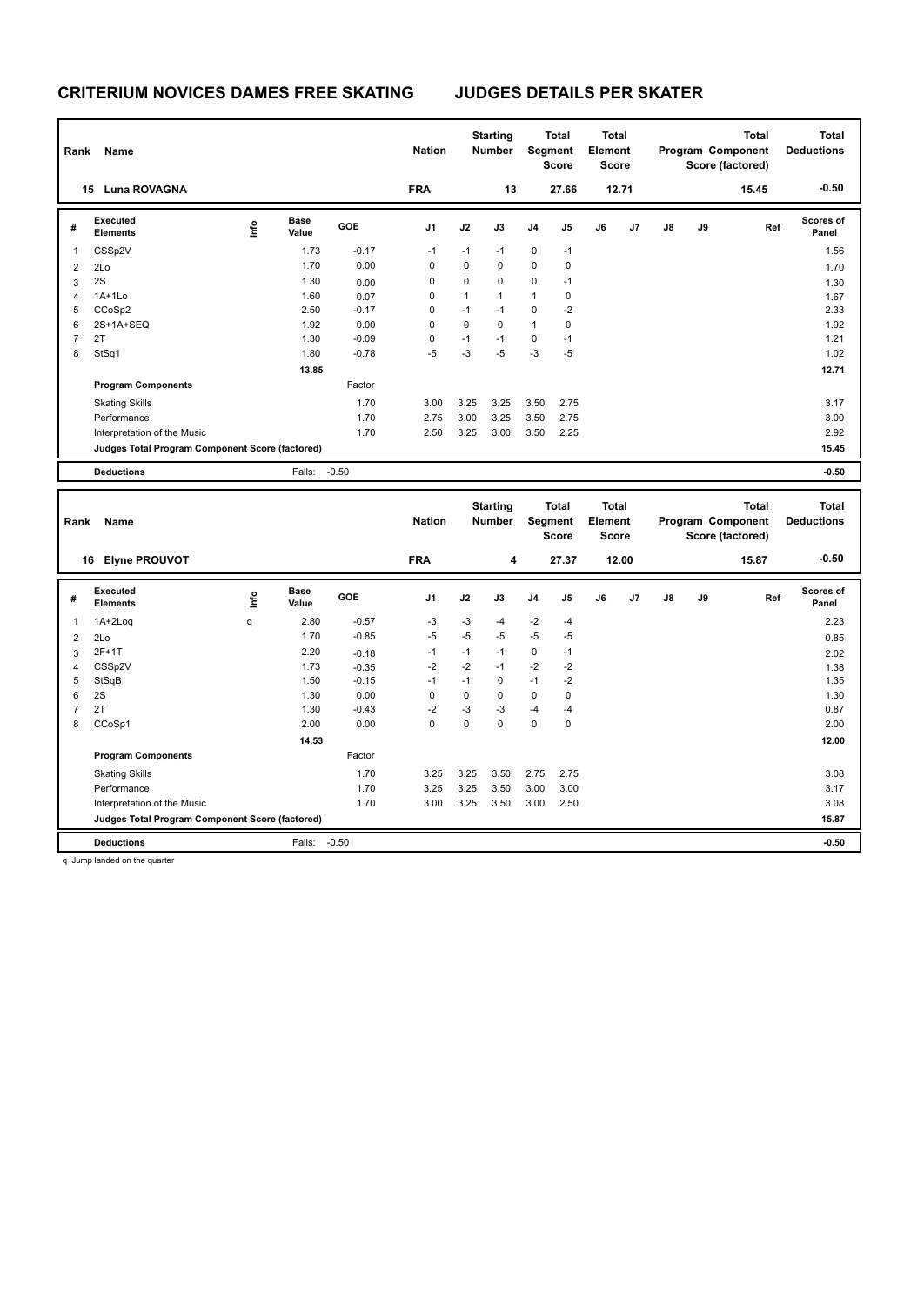| Rank                    | Name                                            |       |                      |            | <b>Nation</b>  |      | <b>Starting</b><br><b>Number</b> |                | <b>Total</b><br>Segment<br><b>Score</b> | <b>Total</b><br>Element<br><b>Score</b> |       |               |    | <b>Total</b><br>Program Component<br>Score (factored) | Total<br><b>Deductions</b> |
|-------------------------|-------------------------------------------------|-------|----------------------|------------|----------------|------|----------------------------------|----------------|-----------------------------------------|-----------------------------------------|-------|---------------|----|-------------------------------------------------------|----------------------------|
|                         | <b>Thais FOREST MORIN</b><br>17                 |       |                      |            | <b>FRA</b>     |      | 9                                |                | 26.59                                   |                                         | 12.28 |               |    | 14.31                                                 | 0.00                       |
| #                       | Executed<br><b>Elements</b>                     | ١nfo  | <b>Base</b><br>Value | <b>GOE</b> | J <sub>1</sub> | J2   | J3                               | J <sub>4</sub> | J <sub>5</sub>                          | J6                                      | J7    | $\mathsf{J}8$ | J9 | Ref                                                   | Scores of<br>Panel         |
| $\overline{\mathbf{1}}$ | CSS <sub>p2</sub>                               |       | 2.30                 | 0.08       | 1              | 0    | $\mathbf{1}$                     | 0              | 0                                       |                                         |       |               |    |                                                       | 2.38                       |
| $\overline{2}$          | 2Fq                                             | q     | 1.80                 | $-0.36$    | $-2$           | $-2$ | $-2$                             | $-2$           | -3                                      |                                         |       |               |    |                                                       | 1.44                       |
| 3                       | $2S+1Lo$                                        |       | 1.80                 | $-0.13$    | 0              | $-1$ | $-1$                             | $-1$           | $-2$                                    |                                         |       |               |    |                                                       | 1.67                       |
| 4                       | 2Tq                                             | q     | 1.30                 | $-0.26$    | $-2$           | $-2$ | $-2$                             | $-1$           | -3                                      |                                         |       |               |    |                                                       | 1.04                       |
| 5                       | CCoSp2                                          |       | 2.50                 | $-0.50$    | $-2$           | $-2$ | $-2$                             | 0              | $-2$                                    |                                         |       |               |    |                                                       | 2.00                       |
| 6                       | $2S<+1Lo$                                       | $\,<$ | 1.54                 | $-0.24$    | $-3$           | $-2$ | $-2$                             | $-2$           | $-3$                                    |                                         |       |               |    |                                                       | 1.30                       |
| $\overline{7}$          | StSqB                                           |       | 1.50                 | $-0.15$    | $-2$           | $-1$ | $\Omega$                         | $\mathbf 0$    | $-3$                                    |                                         |       |               |    |                                                       | 1.35                       |
| 8                       | 1A                                              |       | 1.10                 | 0.00       | $\mathbf 0$    | 0    | $\mathbf 0$                      | $\mathbf 0$    | $\mathbf 0$                             |                                         |       |               |    |                                                       | 1.10                       |
|                         |                                                 |       | 13.84                |            |                |      |                                  |                |                                         |                                         |       |               |    |                                                       | 12.28                      |
|                         | <b>Program Components</b>                       |       |                      | Factor     |                |      |                                  |                |                                         |                                         |       |               |    |                                                       |                            |
|                         | <b>Skating Skills</b>                           |       |                      | 1.70       | 2.75           | 2.75 | 3.25                             | 3.25           | 2.50                                    |                                         |       |               |    |                                                       | 2.92                       |
|                         | Performance                                     |       |                      | 1.70       | 2.50           | 2.50 | 3.25                             | 3.25           | 2.75                                    |                                         |       |               |    |                                                       | 2.83                       |
|                         | Interpretation of the Music                     |       |                      | 1.70       | 2.25           | 2.50 | 3.00                             | 3.00           | 2.50                                    |                                         |       |               |    |                                                       | 2.67                       |
|                         | Judges Total Program Component Score (factored) |       |                      |            |                |      |                                  |                |                                         |                                         |       |               |    |                                                       | 14.31                      |
|                         | <b>Deductions</b>                               |       |                      |            |                |      |                                  |                |                                         |                                         |       |               |    |                                                       | 0.00                       |

< Under-rotated jump q Jump landed on the quarter

| Rank | <b>Name</b>                                                           |         |                      |            | <b>Nation</b>  |          | <b>Starting</b><br><b>Number</b> | Segment        | <b>Total</b><br><b>Score</b> | <b>Total</b><br>Element<br><b>Score</b> |       |               |    | <b>Total</b><br>Program Component<br>Score (factored) | <b>Total</b><br><b>Deductions</b> |
|------|-----------------------------------------------------------------------|---------|----------------------|------------|----------------|----------|----------------------------------|----------------|------------------------------|-----------------------------------------|-------|---------------|----|-------------------------------------------------------|-----------------------------------|
| 18   | <b>Mathilde CLIQUOT</b>                                               |         |                      |            | <b>FRA</b>     |          | 14                               |                | 26.31                        |                                         | 11.43 |               |    | 15.88                                                 | $-1.00$                           |
| #    | <b>Executed</b><br><b>Elements</b>                                    | ١nf٥    | <b>Base</b><br>Value | <b>GOE</b> | J <sub>1</sub> | J2       | J3                               | J <sub>4</sub> | J5                           | J6                                      | J7    | $\mathsf{J}8$ | J9 | Ref                                                   | <b>Scores of</b><br>Panel         |
| 1    | 2T <                                                                  | $\prec$ | 1.04                 | $-0.52$    | $-5$           | $-5$     | $-5$                             | $-5$           | $-5$                         |                                         |       |               |    |                                                       | 0.52                              |
| 2    | 2Lz <+ 1A + SEQ                                                       | $\prec$ | 2.22                 | $-0.39$    | -3             | $-2$     | $-2$                             | $-1$           | $-4$                         |                                         |       |               |    |                                                       | 1.83                              |
| 3    | 2F<<                                                                  | <<      | 0.50                 | $-0.25$    | $-5$           | $-5$     | $-5$                             | $-4$           | $-5$                         |                                         |       |               |    |                                                       | 0.25                              |
| 4    | CCoSp2                                                                |         | 2.50                 | 0.00       | 0              | 0        | 0                                | $\mathbf 0$    | 0                            |                                         |       |               |    |                                                       | 2.50                              |
| 5    | StSq1                                                                 |         | 1.80                 | 0.06       | 0              | 0        | 0                                | 2              | 1                            |                                         |       |               |    |                                                       | 1.86                              |
| 6    | 2F<                                                                   | $\,<\,$ | 1.44                 | $-0.72$    | $-5$           | $-5$     | $-5$                             | $-5$           | $-5$                         |                                         |       |               |    |                                                       | 0.72                              |
|      | $1A+1L0$                                                              |         | 1.60                 | 0.00       | 0              | $\Omega$ | 0                                | 0              | 0                            |                                         |       |               |    |                                                       | 1.60                              |
| 8    | CSS <sub>p2</sub>                                                     |         | 2.30                 | $-0.15$    | 0              | 0        | $-1$                             | $-1$           | $-1$                         |                                         |       |               |    |                                                       | 2.15                              |
|      |                                                                       |         | 13.40                |            |                |          |                                  |                |                              |                                         |       |               |    |                                                       | 11.43                             |
|      | <b>Program Components</b>                                             |         |                      | Factor     |                |          |                                  |                |                              |                                         |       |               |    |                                                       |                                   |
|      | <b>Skating Skills</b>                                                 |         |                      | 1.70       | 3.50           | 3.00     | 4.00                             | 3.00           | 3.00                         |                                         |       |               |    |                                                       | 3.17                              |
|      | Performance                                                           |         |                      | 1.70       | 2.50           | 2.75     | 3.50                             | 2.75           | 3.50                         |                                         |       |               |    |                                                       | 3.00                              |
|      | Interpretation of the Music                                           |         |                      | 1.70       | 3.00           | 3.00     | 4.00                             | 3.25           | 3.25                         |                                         |       |               |    |                                                       | 3.17                              |
|      | Judges Total Program Component Score (factored)                       |         |                      |            |                |          |                                  |                |                              |                                         |       |               |    |                                                       | 15.88                             |
|      | <b>Deductions</b>                                                     |         | Falls:               | $-1.00$    |                |          |                                  |                |                              |                                         |       |               |    |                                                       | $-1.00$                           |
|      | and the state particular terms of the and Process are stated terms as |         |                      |            |                |          |                                  |                |                              |                                         |       |               |    |                                                       |                                   |

< Under-rotated jump << Downgraded jump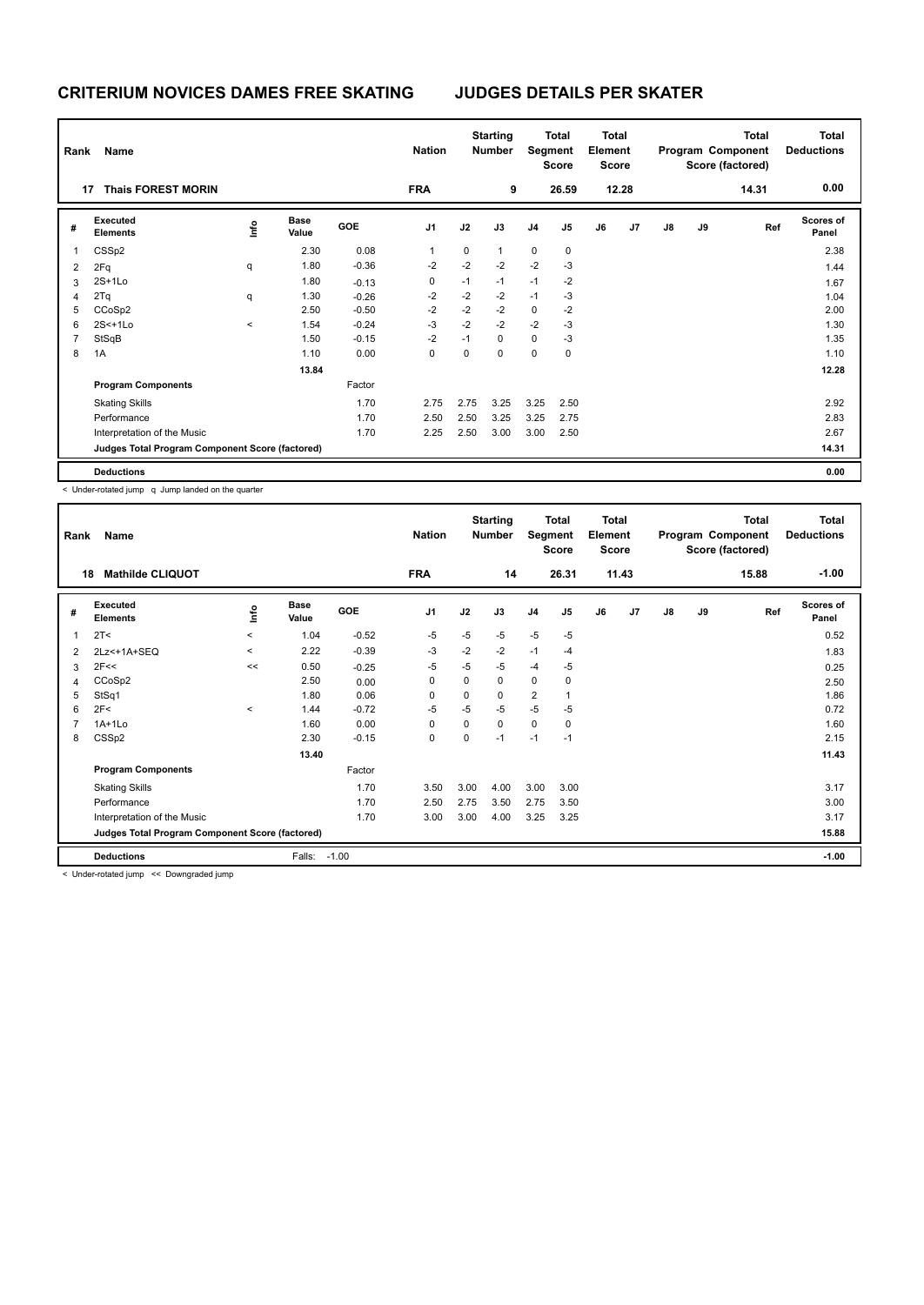| Rank | Name                                            |      |                      |         | <b>Nation</b>  |          | <b>Starting</b><br><b>Number</b> |                | <b>Total</b><br>Segment<br><b>Score</b> | Total<br>Element<br><b>Score</b> |       |               |    | <b>Total</b><br>Program Component<br>Score (factored) | <b>Total</b><br><b>Deductions</b> |
|------|-------------------------------------------------|------|----------------------|---------|----------------|----------|----------------------------------|----------------|-----------------------------------------|----------------------------------|-------|---------------|----|-------------------------------------------------------|-----------------------------------|
|      | <b>Thayana LEBRAN</b><br>19                     |      |                      |         | <b>FRA</b>     |          | 5                                |                | 25.39                                   |                                  | 10.96 |               |    | 14.43                                                 | 0.00                              |
| #    | <b>Executed</b><br><b>Elements</b>              | ١nfo | <b>Base</b><br>Value | GOE     | J <sub>1</sub> | J2       | J3                               | J <sub>4</sub> | J5                                      | J6                               | J7    | $\mathsf{J}8$ | J9 | Ref                                                   | Scores of<br>Panel                |
| 1    | 2S                                              |      | 1.30                 | 0.00    | 0              | 0        | $\mathbf 0$                      | $\mathbf 0$    | $\mathbf 0$                             |                                  |       |               |    |                                                       | 1.30                              |
| 2    | StSqB                                           |      | 1.50                 | $-0.15$ | $-1$           | $-1$     | $-1$                             | $-1$           | 0                                       |                                  |       |               |    |                                                       | 1.35                              |
| 3    | 2S                                              |      | 1.30                 | $-0.04$ | 0              | 0        | $-1$                             | 0              | $-1$                                    |                                  |       |               |    |                                                       | 1.26                              |
| 4    | CCoSp2                                          |      | 2.50                 | 0.00    | 0              | 0        | 0                                | $\mathbf 0$    | 1                                       |                                  |       |               |    |                                                       | 2.50                              |
| 5    | 1A                                              |      | 1.10                 | 0.00    | 0              | 0        | 0                                | 0              | $-1$                                    |                                  |       |               |    |                                                       | 1.10                              |
| 6    | SSpB                                            |      | 1.10                 | $-0.15$ | $-1$           | 0        | $-1$                             | $-3$           | $-2$                                    |                                  |       |               |    |                                                       | 0.95                              |
| 7    | $1A+1T$                                         |      | 1.50                 | 0.00    | 0              | 0        | 0                                | $\mathbf 0$    | 0                                       |                                  |       |               |    |                                                       | 1.50                              |
| 8    | $1F+1Lo$                                        |      | 1.00                 | 0.00    | 0              | $\Omega$ | $\mathbf 0$                      | $\mathbf 0$    | 0                                       |                                  |       |               |    |                                                       | 1.00                              |
|      |                                                 |      | 11.30                |         |                |          |                                  |                |                                         |                                  |       |               |    |                                                       | 10.96                             |
|      | <b>Program Components</b>                       |      |                      | Factor  |                |          |                                  |                |                                         |                                  |       |               |    |                                                       |                                   |
|      | <b>Skating Skills</b>                           |      |                      | 1.70    | 3.25           | 2.75     | 3.00                             | 2.50           | 2.75                                    |                                  |       |               |    |                                                       | 2.83                              |
|      | Performance                                     |      |                      | 1.70    | 2.50           | 2.75     | 3.25                             | 2.50           | 3.25                                    |                                  |       |               |    |                                                       | 2.83                              |
|      | Interpretation of the Music                     |      |                      | 1.70    | 2.75           | 2.75     | 3.00                             | 2.25           | 3.00                                    |                                  |       |               |    |                                                       | 2.83                              |
|      | Judges Total Program Component Score (factored) |      |                      |         |                |          |                                  |                |                                         |                                  |       |               |    |                                                       | 14.43                             |
|      | <b>Deductions</b>                               |      |                      |         |                |          |                                  |                |                                         |                                  |       |               |    |                                                       | 0.00                              |

| Rank           | Name<br><b>Pauline RADIGON</b><br>20            |         |                      |            | <b>Nation</b><br><b>FRA</b> |              | <b>Starting</b><br><b>Number</b><br>11 |                | Total<br>Segment<br><b>Score</b><br>24.49 | <b>Total</b><br>Element<br><b>Score</b> | 10.47          |               |    | <b>Total</b><br>Program Component<br>Score (factored)<br>15.02 | Total<br><b>Deductions</b><br>$-1.00$ |
|----------------|-------------------------------------------------|---------|----------------------|------------|-----------------------------|--------------|----------------------------------------|----------------|-------------------------------------------|-----------------------------------------|----------------|---------------|----|----------------------------------------------------------------|---------------------------------------|
| #              | Executed<br><b>Elements</b>                     | lnfo    | <b>Base</b><br>Value | <b>GOE</b> | J <sub>1</sub>              | J2           | J3                                     | J <sub>4</sub> | J <sub>5</sub>                            | J6                                      | J <sub>7</sub> | $\mathsf{J}8$ | J9 | Ref                                                            | <b>Scores of</b><br>Panel             |
|                | 2Lo<                                            | $\prec$ | 1.36                 | $-0.68$    | $-5$                        | $-5$         | $-5$                                   | $-5$           | $-5$                                      |                                         |                |               |    |                                                                | 0.68                                  |
| $\overline{2}$ | CCoSp2                                          |         | 2.50                 | 0.00       | 0                           | $\mathbf 0$  | $\Omega$                               | $\mathbf 0$    | $-1$                                      |                                         |                |               |    |                                                                | 2.50                                  |
| 3              | 2Lo<                                            | $\prec$ | 1.36                 | $-0.27$    | $-2$                        | $-2$         | $-2$                                   | $-2$           | $-3$                                      |                                         |                |               |    |                                                                | 1.09                                  |
| Δ              | $1A+1T$                                         |         | 1.50                 | 0.00       | 0                           | $\mathbf 0$  | $\Omega$                               | $\mathbf 0$    | 0                                         |                                         |                |               |    |                                                                | 1.50                                  |
| 5              | CSSp2V                                          |         | 1.73                 | 0.06       | $-1$                        | $\mathbf{1}$ | 1                                      | 0              | 0                                         |                                         |                |               |    |                                                                | 1.79                                  |
| 6              | StSqB                                           |         | 1.50                 | $-0.05$    | 0                           | 0            | $-1$                                   | $\mathbf 0$    | $-2$                                      |                                         |                |               |    |                                                                | 1.45                                  |
|                | 2S                                              |         | 1.30                 | $-0.65$    | -5                          | $-5$         | $-5$                                   | $-5$           | $-5$                                      |                                         |                |               |    |                                                                | 0.65                                  |
| 8              | 1A                                              |         | 1.10                 | $-0.29$    | $-2$                        | $-3$         | $-3$                                   | $-3$           | $-2$                                      |                                         |                |               |    |                                                                | 0.81                                  |
|                |                                                 |         | 12.35                |            |                             |              |                                        |                |                                           |                                         |                |               |    |                                                                | 10.47                                 |
|                | <b>Program Components</b>                       |         |                      | Factor     |                             |              |                                        |                |                                           |                                         |                |               |    |                                                                |                                       |
|                | <b>Skating Skills</b>                           |         |                      | 1.70       | 2.50                        | 3.50         | 3.25                                   | 3.00           | 2.50                                      |                                         |                |               |    |                                                                | 2.92                                  |
|                | Performance                                     |         |                      | 1.70       | 2.25                        | 3.00         | 3.00                                   | 2.75           | 3.00                                      |                                         |                |               |    |                                                                | 2.92                                  |
|                | Interpretation of the Music                     |         |                      | 1.70       | 2.00                        | 3.00         | 3.00                                   | 3.00           | 3.00                                      |                                         |                |               |    |                                                                | 3.00                                  |
|                | Judges Total Program Component Score (factored) |         |                      |            |                             |              |                                        |                |                                           |                                         |                |               |    |                                                                | 15.02                                 |
|                | <b>Deductions</b>                               |         | Falls:               | $-1.00$    |                             |              |                                        |                |                                           |                                         |                |               |    |                                                                | $-1.00$                               |

< Under-rotated jump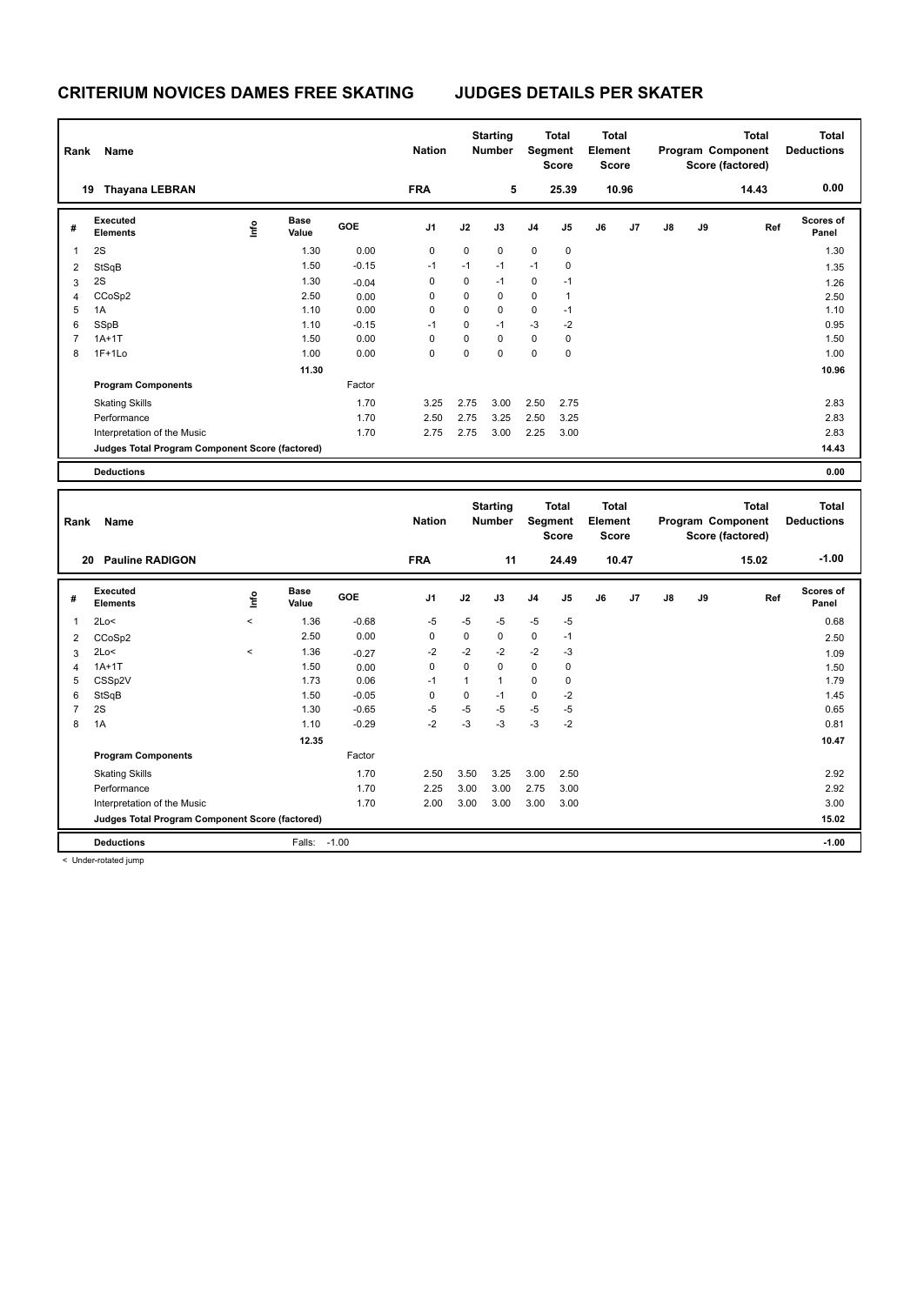| Rank           | Name                                            |                          |                      |         | <b>Nation</b>  |             | <b>Starting</b><br><b>Number</b> | Segment        | <b>Total</b><br><b>Score</b> | <b>Total</b><br>Element<br><b>Score</b> |       |    |    | <b>Total</b><br>Program Component<br>Score (factored) | Total<br><b>Deductions</b> |
|----------------|-------------------------------------------------|--------------------------|----------------------|---------|----------------|-------------|----------------------------------|----------------|------------------------------|-----------------------------------------|-------|----|----|-------------------------------------------------------|----------------------------|
| 21             | <b>Jeanne COUET</b>                             |                          |                      |         | <b>FRA</b>     |             | 10                               |                | 24.45                        |                                         | 11.50 |    |    | 14.45                                                 | $-1.50$                    |
| #              | Executed<br><b>Elements</b>                     | ١nf٥                     | <b>Base</b><br>Value | GOE     | J <sub>1</sub> | J2          | J3                               | J <sub>4</sub> | J <sub>5</sub>               | J6                                      | J7    | J8 | J9 | Ref                                                   | <b>Scores of</b><br>Panel  |
| 1              | 2S                                              |                          | 1.30                 | 0.04    | 1              | 0           | 0                                | $\mathbf{1}$   | 0                            |                                         |       |    |    |                                                       | 1.34                       |
| $\overline{2}$ | 1Aq                                             | q                        | 1.10                 | $-0.55$ | $-5$           | $-5$        | $-5$                             | $-5$           | -5                           |                                         |       |    |    |                                                       | 0.55                       |
| 3              | StSqB                                           |                          | 1.50                 | 0.00    | 0              | $\mathbf 0$ | $\mathbf 0$                      | $\mathbf 0$    | $\mathbf 0$                  |                                         |       |    |    |                                                       | 1.50                       |
| 4              | 2Lo<                                            | $\hat{~}$                | 1.36                 | $-0.68$ | $-5$           | $-5$        | $-5$                             | $-5$           | $-5$                         |                                         |       |    |    |                                                       | 0.68                       |
| 5              | $2S+1Lo$                                        |                          | 1.80                 | 0.04    | 0              | 1           | $\overline{1}$                   | $\pmb{0}$      | 0                            |                                         |       |    |    |                                                       | 1.84                       |
| 6              | 2F<                                             | $\overline{\phantom{a}}$ | 1.44                 | $-0.72$ | $-5$           | $-5$        | $-5$                             | $-5$           | $-5$                         |                                         |       |    |    |                                                       | 0.72                       |
| $\overline{7}$ | CCoSp2                                          |                          | 2.50                 | $-0.08$ | 0              | 0           | $\mathbf 0$                      | $-1$           | $-1$                         |                                         |       |    |    |                                                       | 2.42                       |
| 8              | CSS <sub>p2</sub>                               |                          | 2.30                 | 0.15    | 1              | 1           | $\pmb{0}$                        | 0              | 1                            |                                         |       |    |    |                                                       | 2.45                       |
|                |                                                 |                          | 13.30                |         |                |             |                                  |                |                              |                                         |       |    |    |                                                       | 11.50                      |
|                | <b>Program Components</b>                       |                          |                      | Factor  |                |             |                                  |                |                              |                                         |       |    |    |                                                       |                            |
|                | <b>Skating Skills</b>                           |                          |                      | 1.70    | 2.75           | 3.25        | 3.25                             | 2.75           | 3.25                         |                                         |       |    |    |                                                       | 3.08                       |
|                | Performance                                     |                          |                      | 1.70    | 2.25           | 2.50        | 2.75                             | 2.50           | 2.50                         |                                         |       |    |    |                                                       | 2.50                       |
|                | Interpretation of the Music                     |                          |                      | 1.70    | 2.50           | 3.00        | 3.00                             | 3.00           | 2.75                         |                                         |       |    |    |                                                       | 2.92                       |
|                | Judges Total Program Component Score (factored) |                          |                      |         |                |             |                                  |                |                              |                                         |       |    |    |                                                       | 14.45                      |
|                | <b>Deductions</b>                               |                          | Falls:               | $-1.50$ |                |             |                                  |                |                              |                                         |       |    |    |                                                       | $-1.50$                    |

< Under-rotated jump q Jump landed on the quarter

| Rank           | Name                                            |                          |                      |         | <b>Nation</b> |          | <b>Starting</b><br><b>Number</b> | Segment        | <b>Total</b><br>Score | <b>Total</b><br>Element<br>Score |       |    |    | <b>Total</b><br>Program Component<br>Score (factored) | <b>Total</b><br><b>Deductions</b> |
|----------------|-------------------------------------------------|--------------------------|----------------------|---------|---------------|----------|----------------------------------|----------------|-----------------------|----------------------------------|-------|----|----|-------------------------------------------------------|-----------------------------------|
| 22             | <b>Esther WATBOT HENOT</b>                      |                          |                      |         | <b>FRA</b>    |          | 3                                |                | 23.98                 |                                  | 10.58 |    |    | 13.90                                                 | $-0.50$                           |
| #              | <b>Executed</b><br><b>Elements</b>              | lnfo                     | <b>Base</b><br>Value | GOE     | J1            | J2       | J3                               | J <sub>4</sub> | J5                    | J6                               | J7    | J8 | J9 | Ref                                                   | <b>Scores of</b><br>Panel         |
| 1              | 1Lo+2Lo<                                        | $\overline{\phantom{0}}$ | 1.86                 | $-0.68$ | $-5$          | $-5$     | $-5$                             | $-5$           | $-5$                  |                                  |       |    |    |                                                       | 1.18                              |
| $\overline{2}$ | $2T<<+1T$                                       | <<                       | 0.80                 | $-0.19$ | $-5$          | $-4$     | $-5$                             | $-4$           | $-5$                  |                                  |       |    |    |                                                       | 0.61                              |
| 3              | 2S                                              |                          | 1.30                 | 0.00    | 0             | $\Omega$ | 0                                | 0              | $-1$                  |                                  |       |    |    |                                                       | 1.30                              |
| 4              | StSqB                                           |                          | 1.50                 | 0.00    | 0             | 0        | 0                                | $\mathbf 0$    | $-2$                  |                                  |       |    |    |                                                       | 1.50                              |
| 5              | CCoSp2                                          |                          | 2.50                 | 0.25    | 1             |          | 1                                | $-1$           | 1                     |                                  |       |    |    |                                                       | 2.75                              |
| 6              | 2T                                              |                          | 1.30                 | $-0.35$ | -5            | $-2$     | $-2$                             | $-4$           | $-2$                  |                                  |       |    |    |                                                       | 0.95                              |
| 7              | 1A                                              |                          | 1.10                 | 0.00    | $\mathbf 0$   | $\Omega$ | 0                                | $\mathbf 0$    | 0                     |                                  |       |    |    |                                                       | 1.10                              |
| 8              | CSSp1V                                          |                          | 1.43                 | $-0.24$ | $-1$          | $-2$     | 0                                | $-2$           | $-2$                  |                                  |       |    |    |                                                       | 1.19                              |
|                |                                                 |                          | 11.79                |         |               |          |                                  |                |                       |                                  |       |    |    |                                                       | 10.58                             |
|                | <b>Program Components</b>                       |                          |                      | Factor  |               |          |                                  |                |                       |                                  |       |    |    |                                                       |                                   |
|                | <b>Skating Skills</b>                           |                          |                      | 1.70    | 2.75          | 2.75     | 3.00                             | 2.75           | 2.50                  |                                  |       |    |    |                                                       | 2.75                              |
|                | Performance                                     |                          |                      | 1.70    | 2.50          | 3.00     | 2.75                             | 2.75           | 2.25                  |                                  |       |    |    |                                                       | 2.67                              |
|                | Interpretation of the Music                     |                          |                      | 1.70    | 2.50          | 3.00     | 2.75                             | 3.00           | 2.00                  |                                  |       |    |    |                                                       | 2.75                              |
|                | Judges Total Program Component Score (factored) |                          |                      |         |               |          |                                  |                |                       |                                  |       |    |    |                                                       | 13.90                             |
|                | <b>Deductions</b>                               |                          | Falls:               | $-0.50$ |               |          |                                  |                |                       |                                  |       |    |    |                                                       | $-0.50$                           |

< Under-rotated jump << Downgraded jump